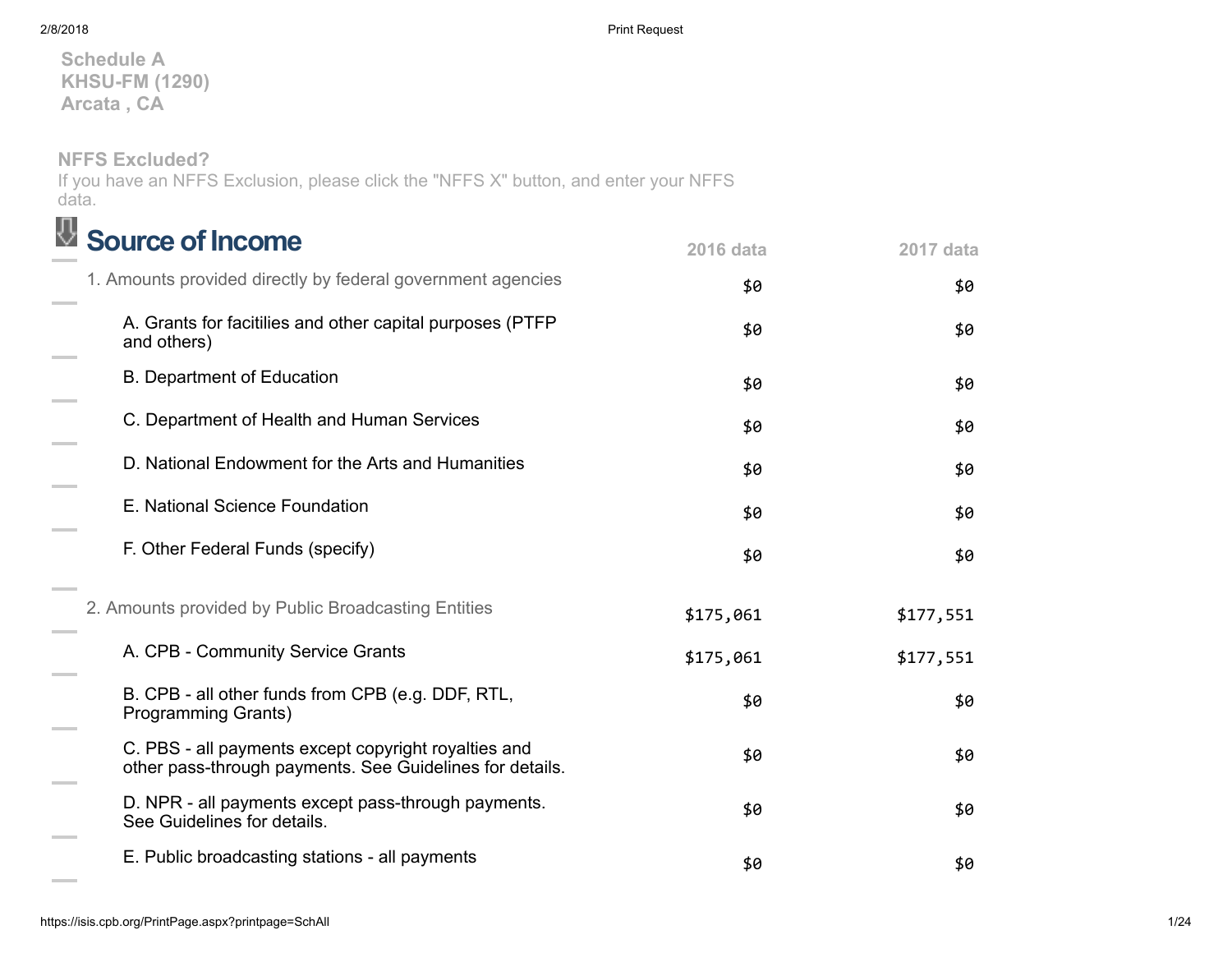| 2/8/2018 |                                                                                                                                       | <b>Print Request</b> |     |
|----------|---------------------------------------------------------------------------------------------------------------------------------------|----------------------|-----|
|          | F. Other PBE funds (specify)                                                                                                          | \$0                  | \$0 |
|          | 3. Local boards and departments of education or other local<br>government or agency sources                                           | \$0                  | \$0 |
|          | 3.1 NFFS Eligible                                                                                                                     | \$0                  | \$0 |
|          | A. Program and production underwriting                                                                                                | \$0                  | \$0 |
|          | B. Grants and contributions other than underwriting                                                                                   | \$0                  | \$0 |
|          | C. Appropriations from the licensee                                                                                                   | \$0                  | \$0 |
|          | D. Gifts and grants for facilities and equipment as<br>restricted by the donor or received through a capital<br>campaign (Radio only) | \$0                  | \$0 |
|          | E. Gifts and grants received through a capital campaign<br>but not for facilities and equipment                                       | \$0                  | \$0 |
|          | F. Other income eligible as NFFS (specify)                                                                                            | \$0                  | \$0 |
|          | 3.2 NFFS Ineligible                                                                                                                   | \$0                  | \$0 |
|          | A. Rental income                                                                                                                      | \$0                  | \$0 |
|          | <b>B.</b> Fees for services                                                                                                           | \$0                  | \$0 |
|          | C. Licensing fees (not royalties – see instructions for Line<br>15)                                                                   | \$0                  | \$0 |
|          | D. Gifts and grants for facilities and equipment as<br>restricted by the donor or received through a capital<br>campaign (TV only)    | \$0                  | \$0 |
|          | E. Other income ineligible for NFFS inclusion                                                                                         | \$0                  | \$0 |
|          | 4. State boards and departments of education or other state<br>government or agency sources                                           | \$0                  | \$0 |
|          |                                                                                                                                       |                      |     |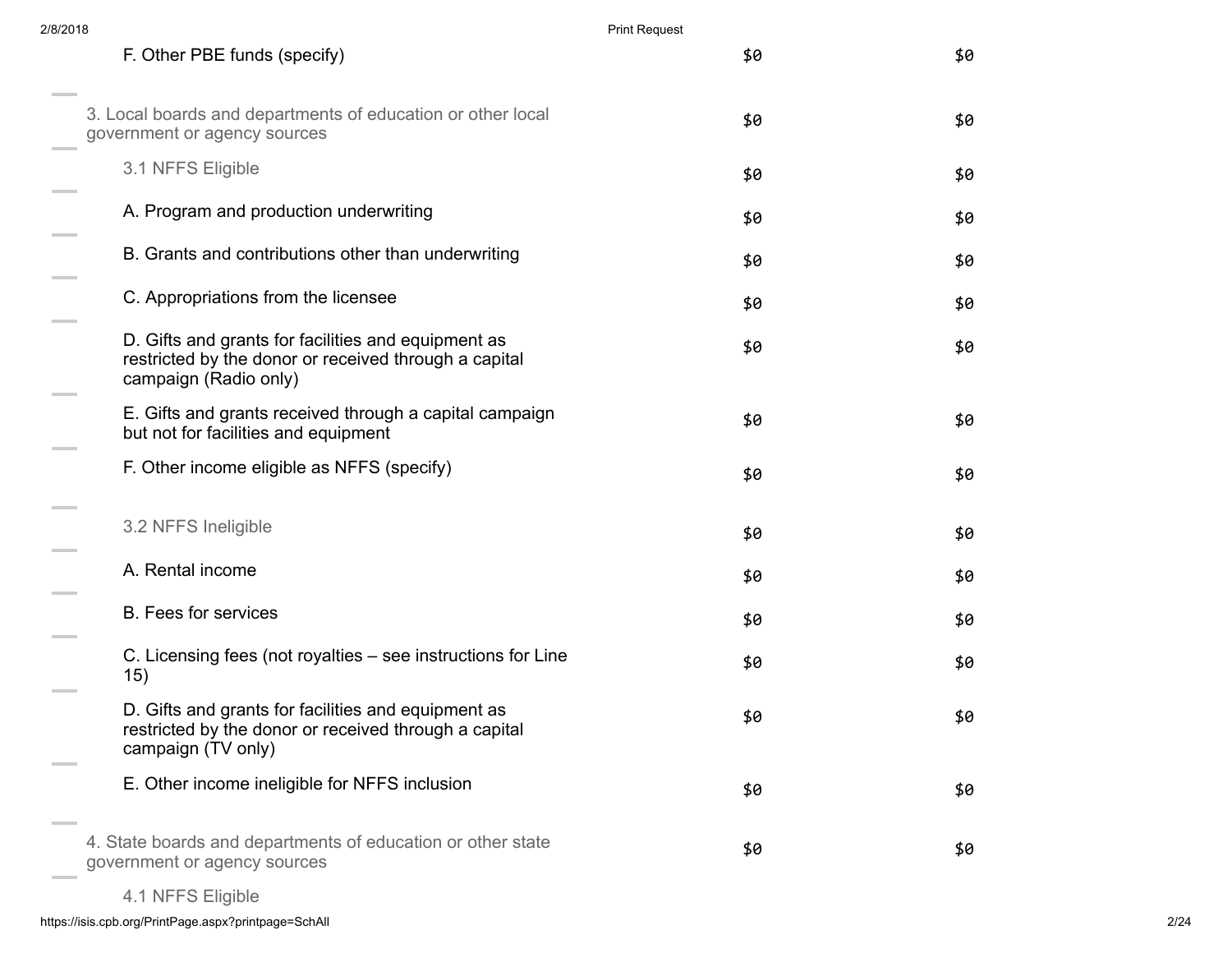| 2/8/2018                                                                                                                              |           | <b>Print Request</b> |  |  |
|---------------------------------------------------------------------------------------------------------------------------------------|-----------|----------------------|--|--|
|                                                                                                                                       | \$0       | \$0                  |  |  |
| A. Program and production underwriting                                                                                                | \$0       | \$0                  |  |  |
| B. Grants and contributions other than underwriting                                                                                   | \$0       | \$0                  |  |  |
| C. Appropriations from the licensee                                                                                                   | \$0       | \$0                  |  |  |
| D. Gifts and grants for facilities and equipment as<br>restricted by the donor or received through a capital<br>campaign (Radio only) | \$0       | \$0                  |  |  |
| E. Gifts and grants received through a capital campaign<br>but not for facilities and equipment                                       | \$0       | \$0                  |  |  |
| F. Other income eligible as NFFS (specify)                                                                                            | \$0       | \$0                  |  |  |
| 4.2 NFFS Ineligible                                                                                                                   | \$0       | \$0                  |  |  |
| A. Rental income                                                                                                                      | \$0       | \$0                  |  |  |
| <b>B.</b> Fees for services                                                                                                           | \$0       | \$0                  |  |  |
| C. Licensing fees (not royalties – see instructions for Line<br>15)                                                                   | \$0       | \$0                  |  |  |
| D. Gifts and grants for facilities and equipment as<br>restricted by the donor or received through a capital<br>campaign (TV only)    | \$0       | \$0                  |  |  |
| E. Other income ineligible for NFFS inclusion                                                                                         | \$0       | \$0                  |  |  |
| 5. State colleges and universities                                                                                                    | \$234,468 | \$265,048            |  |  |
| 5.1 NFFS Eligible                                                                                                                     | \$234,468 | \$265,048            |  |  |
| A. Program and production underwriting                                                                                                | \$0       | \$0                  |  |  |
| B. Grants and contributions other than underwriting                                                                                   | \$0       | \$0                  |  |  |
| C. Appropriations from the licensee                                                                                                   |           |                      |  |  |

https://isis.cpb.org/PrintPage.aspx?printpage=SchAll 3/24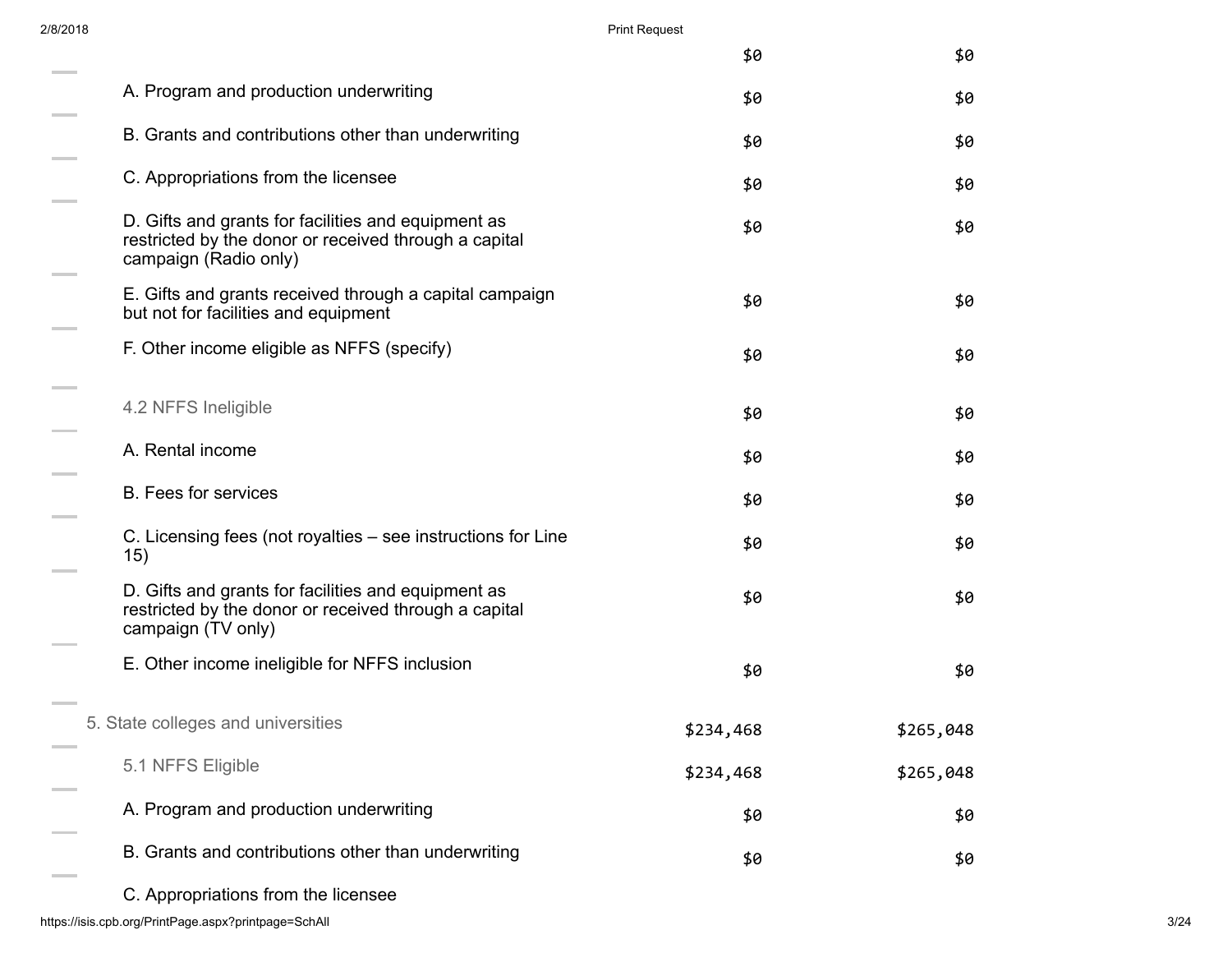| 2/8/2018 |                                                                                                                                       | <b>Print Request</b> |           |      |
|----------|---------------------------------------------------------------------------------------------------------------------------------------|----------------------|-----------|------|
|          |                                                                                                                                       | \$234,468            | \$265,048 |      |
|          | D. Gifts and grants for facilities and equipment as<br>restricted by the donor or received through a capital<br>campaign (Radio only) | \$0                  | \$0       |      |
|          | E. Gifts and grants received through a capital campaign<br>but not for facilities and equipment                                       | \$0                  | \$0       |      |
|          | F. Other income eligible as NFFS (specify)                                                                                            | \$0                  | \$0       |      |
|          | 5.2 NFFS Ineligible                                                                                                                   | \$0                  | \$0       |      |
|          | A. Rental income                                                                                                                      | \$0                  | \$0       |      |
|          | <b>B.</b> Fees for services                                                                                                           | \$0                  | \$0       |      |
|          | C. Licensing fees (not royalties – see instructions for Line<br>15)                                                                   | \$0                  | \$0       |      |
|          | D. Gifts and grants for facilities and equipment as<br>restricted by the donor or received through a capital<br>campaign (TV only)    | \$0                  | \$0       |      |
|          | E. Other income ineligible for NFFS inclusion                                                                                         | \$0                  | \$0       |      |
|          | 6. Other state-supported colleges and universities                                                                                    | \$0                  | \$0       |      |
|          | 6.1 NFFS Eligible                                                                                                                     | \$0                  | \$0       |      |
|          | A. Program and production underwriting                                                                                                | \$0                  | \$0       |      |
|          | B. Grants and contributions other than underwriting                                                                                   | \$0                  | \$0       |      |
|          | C. Appropriations from the licensee                                                                                                   | \$0                  | \$0       |      |
|          | D. Gifts and grants for facilities and equipment as<br>restricted by the donor or received through a capital<br>campaign (Radio only) | \$0                  | \$0       |      |
|          | E. Gifts and grants received through a capital campaign                                                                               | \$0                  | \$0       |      |
|          | https://isis.cpb.org/PrintPage.aspx?printpage=SchAll                                                                                  |                      |           | 4/24 |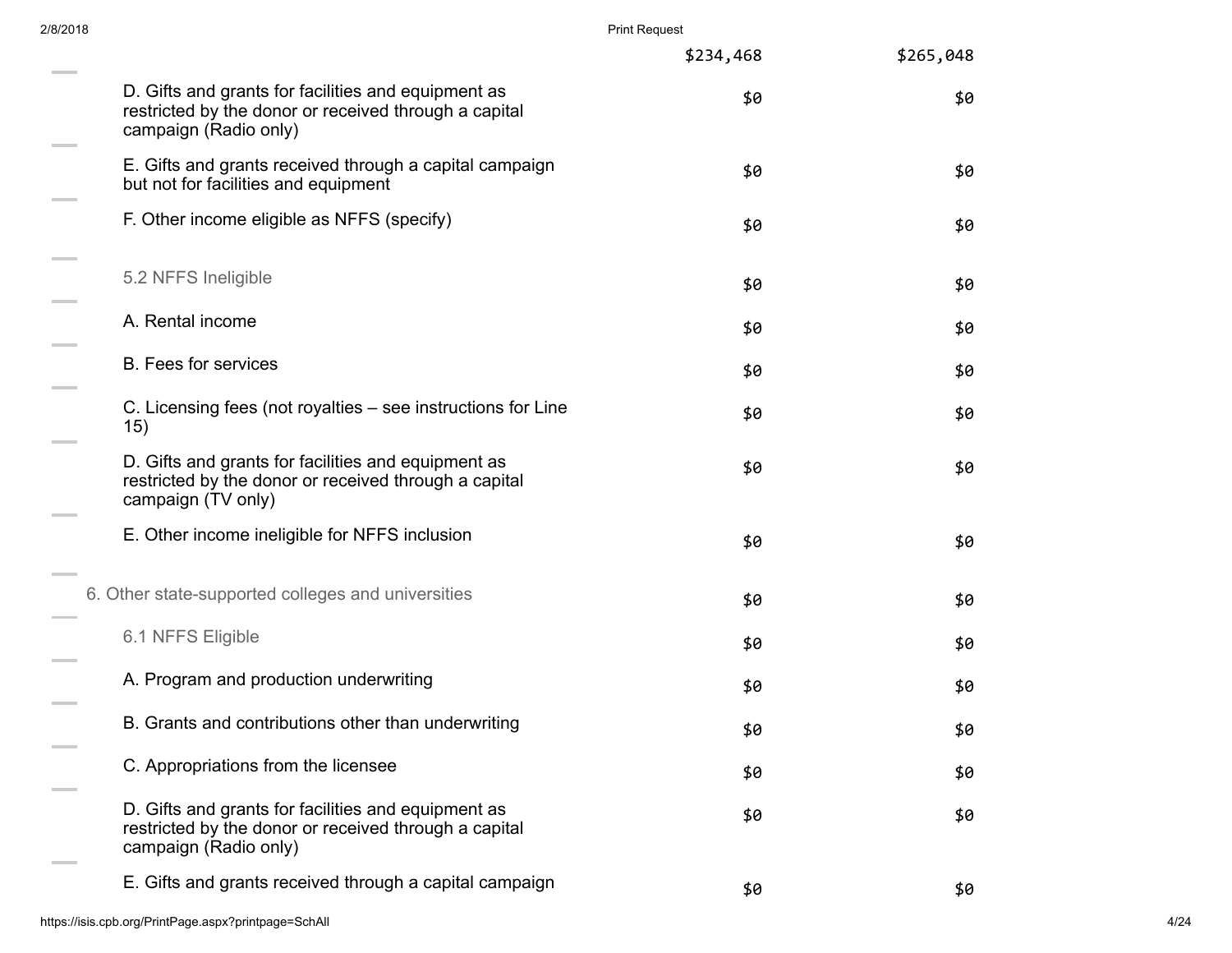| 2/8/2018 |                                                                                                                                       | <b>Print Request</b> |     |
|----------|---------------------------------------------------------------------------------------------------------------------------------------|----------------------|-----|
|          | but not for facilities and equipment                                                                                                  |                      |     |
|          | F. Other income eligible as NFFS (specify)                                                                                            | \$0                  | \$0 |
|          | 6.2 NFFS Ineligible                                                                                                                   | \$0                  | \$0 |
|          | A. Rental income                                                                                                                      | \$0                  | \$0 |
|          | <b>B.</b> Fees for services                                                                                                           | \$0                  | \$0 |
|          | C. Licensing fees (not royalties – see instructions for Line<br>15)                                                                   | \$0                  | \$0 |
|          | D. Gifts and grants for facilities and equipment as<br>restricted by the donor or received through a capital<br>campaign (TV only)    | \$0                  | \$0 |
|          | E. Other income ineligible for NFFS inclusion                                                                                         | \$0                  | \$0 |
|          | 7. Private colleges and universities                                                                                                  | \$0                  | \$0 |
|          | 7.1 NFFS Eligible                                                                                                                     | \$0                  | \$0 |
|          | A. Program and production underwriting                                                                                                | \$0                  | \$0 |
|          | B. Grants and contributions other than underwriting                                                                                   | \$0                  | \$0 |
|          | C. Appropriations from the licensee                                                                                                   | \$0                  | \$0 |
|          | D. Gifts and grants for facilities and equipment as<br>restricted by the donor or received through a capital<br>campaign (Radio only) | \$0                  | \$0 |
|          | E. Gifts and grants received through a capital campaign<br>but not for facilities and equipment                                       | \$0                  | \$0 |
|          | F. Other income eligible as NFFS (specify)                                                                                            | \$0                  | \$0 |
|          | 7.2 NFFS Ineligible                                                                                                                   | \$0                  | \$0 |

 $\sim$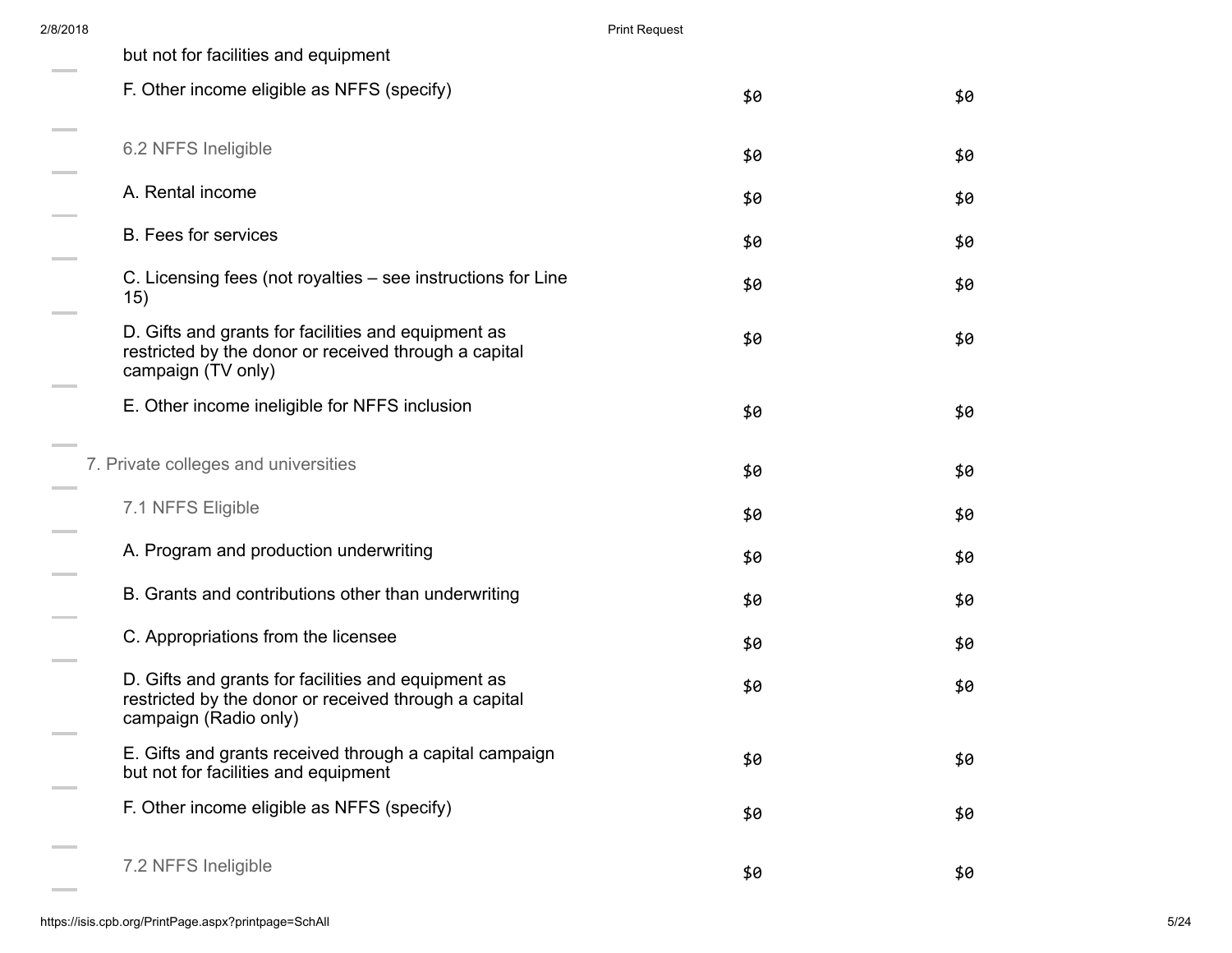| 2/8/2018           |                                                                                                                                       | <b>Print Request</b> |     |
|--------------------|---------------------------------------------------------------------------------------------------------------------------------------|----------------------|-----|
|                    | A. Rental income                                                                                                                      | \$0                  | \$0 |
|                    | <b>B.</b> Fees for services                                                                                                           | \$0                  | \$0 |
|                    | C. Licensing fees (not royalties – see instructions for Line<br>15)                                                                   | \$0                  | \$0 |
|                    | D. Gifts and grants for facilities and equipment as<br>restricted by the donor or received through a capital<br>campaign (TV only)    | \$0                  | \$0 |
|                    | E. Other income ineligible for NFFS inclusion                                                                                         | \$0                  | \$0 |
|                    | 8. Foundations and nonprofit associations                                                                                             | \$0                  | \$0 |
|                    | 8.1 NFFS Eligible                                                                                                                     | \$0                  | \$0 |
|                    | A. Program and production underwriting                                                                                                | \$0                  | \$0 |
| <b>State State</b> | B. Grants and contributions other than underwriting                                                                                   | \$0                  | \$0 |
|                    | C. Gifts and grants for facilities and equipment as<br>restricted by the donor or received through a capital<br>campaign (Radio only) | \$0                  | \$0 |
|                    | D. Gifts and grants received through a capital campaign<br>but not for facilities and equipment                                       | \$0                  | \$0 |
|                    | E. Other income eligible as NFFS (specify)                                                                                            | \$0                  | \$0 |
|                    | 8.2 NFFS Ineligible                                                                                                                   | \$0                  | \$0 |
|                    | A. Rental income                                                                                                                      | \$0                  | \$0 |
|                    | <b>B.</b> Fees for services                                                                                                           | \$0                  | \$0 |
|                    | C. Licensing fees (not royalties – see instructions for Line<br>15)                                                                   | \$0                  | \$0 |
|                    | D. Gifts and grants for facilities and equipment as<br>restricted by the donor or received through a capital                          | \$0                  | \$0 |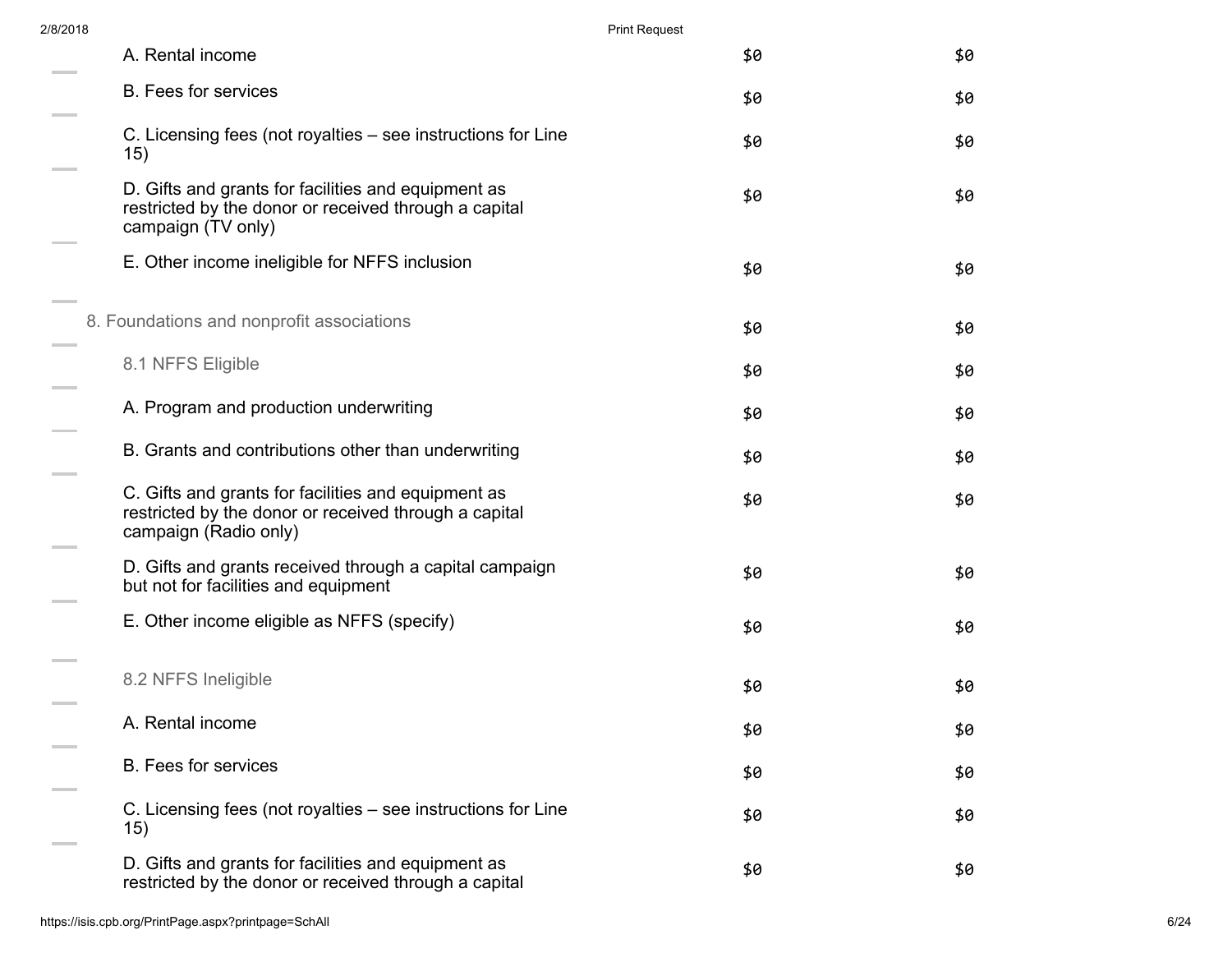| 2/8/2018 |                                                                                                                                       | <b>Print Request</b> |           |      |
|----------|---------------------------------------------------------------------------------------------------------------------------------------|----------------------|-----------|------|
|          | campaign (TV only)                                                                                                                    |                      |           |      |
|          | E. Other income ineligible for NFFS inclusion                                                                                         | \$0                  | \$0       |      |
|          | 9. Business and Industry                                                                                                              | \$240,494            | \$253,428 |      |
|          | 9.1 NFFS Eligible                                                                                                                     | \$240,494            | \$253,428 |      |
|          | A. Program and production underwriting                                                                                                | \$240,494            | \$253,428 |      |
|          | B. Grants and contributions other than underwriting                                                                                   | \$0                  | \$0       |      |
|          | C. Gifts and grants for facilities and equipment as<br>restricted by the donor or received through a capital<br>campaign (Radio only) | \$0                  | \$0       |      |
|          | D. Gifts and grants received through a capital campaign<br>but not for facilities and equipment                                       | \$0                  | \$0       |      |
|          | E. Other income eligible as NFFS (specify)                                                                                            | \$0                  | \$0       |      |
|          | 9.2 NFFS Ineligible                                                                                                                   | \$0                  | \$0       |      |
|          | A. Rental income                                                                                                                      | \$0                  | \$0       |      |
|          | <b>B.</b> Fees for services                                                                                                           | \$0                  | \$0       |      |
|          | C. Licensing fees (not royalties – see instructions for Line<br>15)                                                                   | \$0                  | \$0       |      |
|          | D. Gifts and grants for facilities and equipment as<br>restricted by the donor or received through a capital<br>campaign (TV only)    | \$0                  | \$0       |      |
|          | E. Other income ineligible for NFFS inclusion                                                                                         | \$0                  | \$0       |      |
|          | 10. Memberships and subscriptions (net of membership bad<br>debt expense)                                                             | \$297,284            | \$313,949 |      |
|          | 10.1 NFFS Exclusion – Fair market value of premiums<br>that are not of insubstantial value                                            | \$14,346             | \$17,072  |      |
|          | https://isis.cpb.org/PrintPage.aspx?printpage=SchAll                                                                                  |                      |           | 7/24 |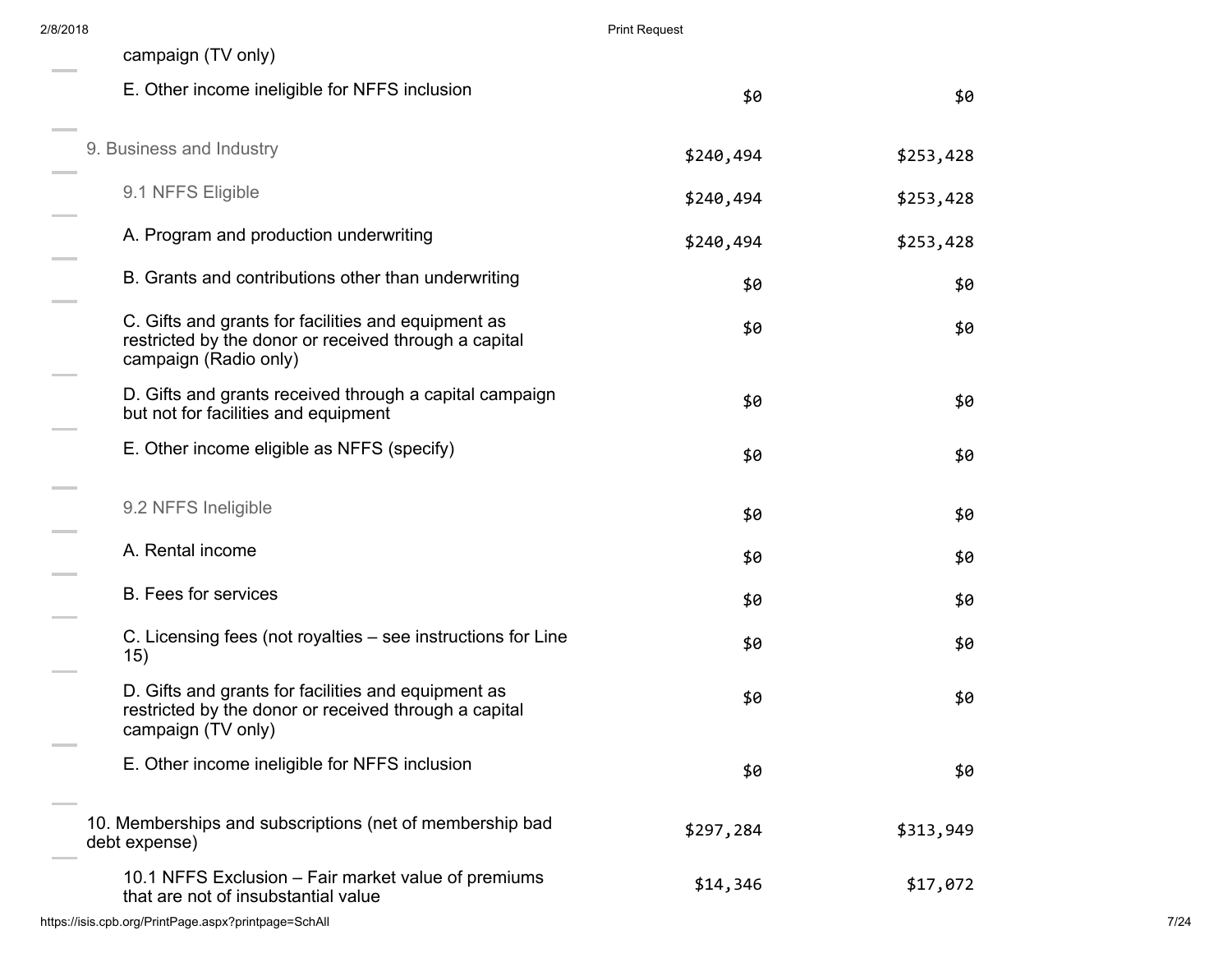| 10.2 NFFS Exclusion - All bad debt expenses from<br>NFFS eligible revenues including but not limited to<br>pledges, underwriting, and membership (unless netted<br>elsewhere in Schedule A) |                  | \$0       | \$0       |           |      |
|---------------------------------------------------------------------------------------------------------------------------------------------------------------------------------------------|------------------|-----------|-----------|-----------|------|
|                                                                                                                                                                                             | <b>2016 data</b> | 2017 data |           |           |      |
| 10.3 Total number of<br>contributors.                                                                                                                                                       | 2,552            | 2,596     |           |           |      |
| 11. Revenue from Friends groups less any revenue included<br>on line 10                                                                                                                     |                  |           | \$0       | \$0       |      |
|                                                                                                                                                                                             | 2016 data        | 2017 data |           |           |      |
| 11.1 Total number of<br>Friends contributors.                                                                                                                                               | 0                | 0         |           |           |      |
| 12. Subsidiaries and other activities unrelated to public<br>broadcasting (See instructions)                                                                                                |                  |           | \$0       | \$0       |      |
| A. Nonprofit subsidiaries involved in telecommunications<br>activities                                                                                                                      |                  | \$0       | \$0       |           |      |
| B. NFFS Ineligible - Nonprofit subsidiaries not involved in<br>telecommunications activities                                                                                                |                  | \$0       | \$0       |           |      |
| C. NFFS Ineligible - For-profit subsidiaries regardless of<br>the nature of its activities                                                                                                  |                  |           | \$0       | \$0       |      |
| D. NFFS Ineligible – Other activities unrelated to public<br>brodcasting                                                                                                                    |                  |           | \$0       | \$0       |      |
| <b>Form of Revenue</b>                                                                                                                                                                      |                  |           | 2016 data | 2017 data |      |
| 13. Auction revenue (see instructions for Line 13)                                                                                                                                          |                  |           | \$0       | \$0       |      |
| A. Gross auction revenue                                                                                                                                                                    |                  |           | \$0       | \$0       |      |
| <b>B.</b> Direct auction expenses                                                                                                                                                           |                  |           | \$0       | \$0       |      |
| 14. Special fundraising activities (see instructions for Line 14)                                                                                                                           |                  |           | \$0       | \$0       |      |
| A. Gross special fundraising revenues                                                                                                                                                       |                  |           | \$0       | \$0       |      |
| B. Direct special fundraising expenses                                                                                                                                                      |                  |           | \$0       | \$0       |      |
| https://isis.cpb.org/PrintPage.aspx?printpage=SchAll                                                                                                                                        |                  |           |           |           | 8/24 |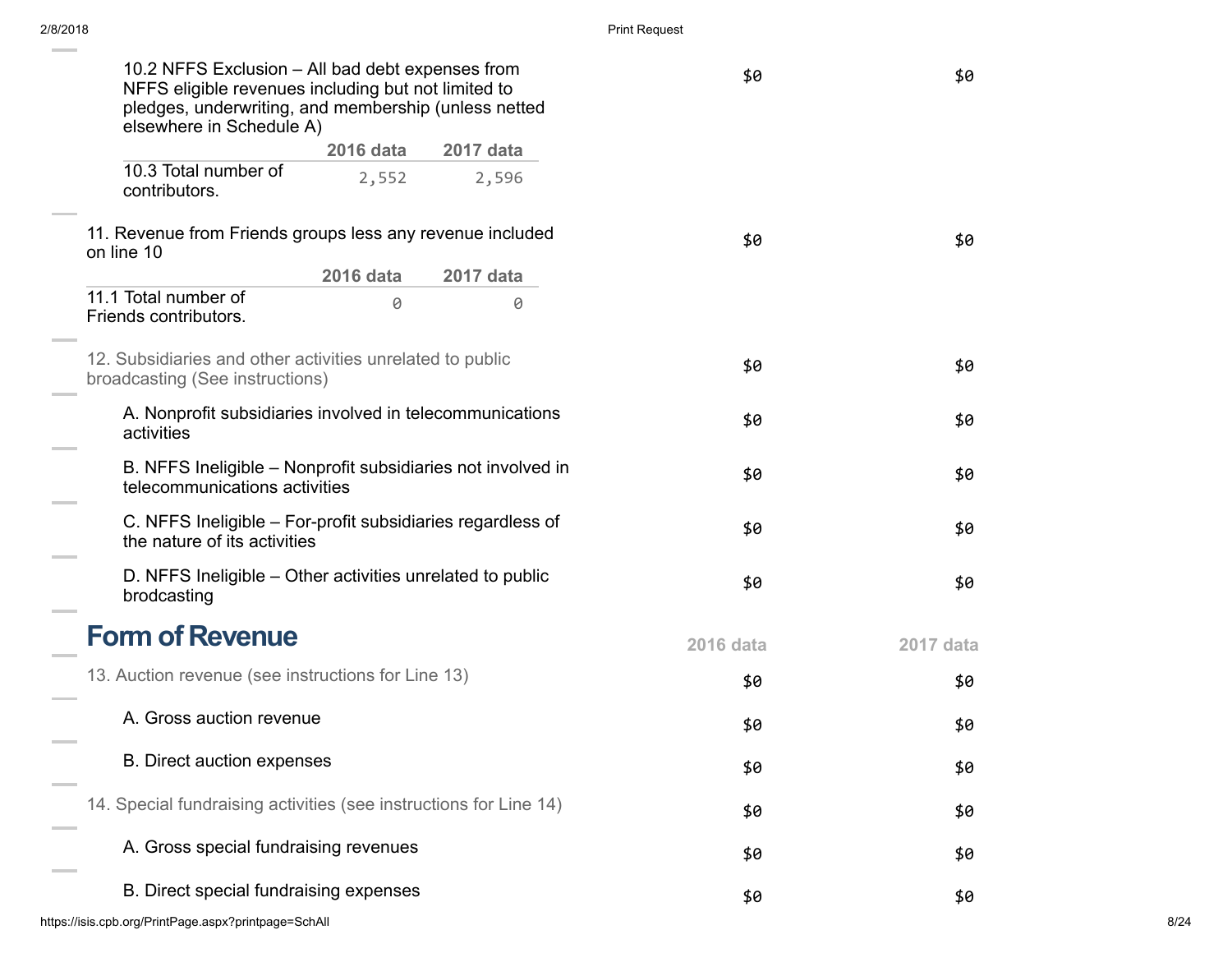| <b>Print Request</b> |         |
|----------------------|---------|
| \$0                  | \$0     |
| \$0                  | \$0     |
| \$0                  | \$0     |
| \$0                  | \$0     |
| \$0                  | \$0     |
| \$0                  | \$0     |
| \$0                  | \$0     |
| \$0                  | \$0     |
| \$881                | \$4,986 |
| \$250                | \$250   |
| \$368                | \$1,016 |
| \$159                | \$408   |
| \$104                | \$3,312 |
| \$24,906             | \$3,670 |
| \$0                  | \$0     |
|                      |         |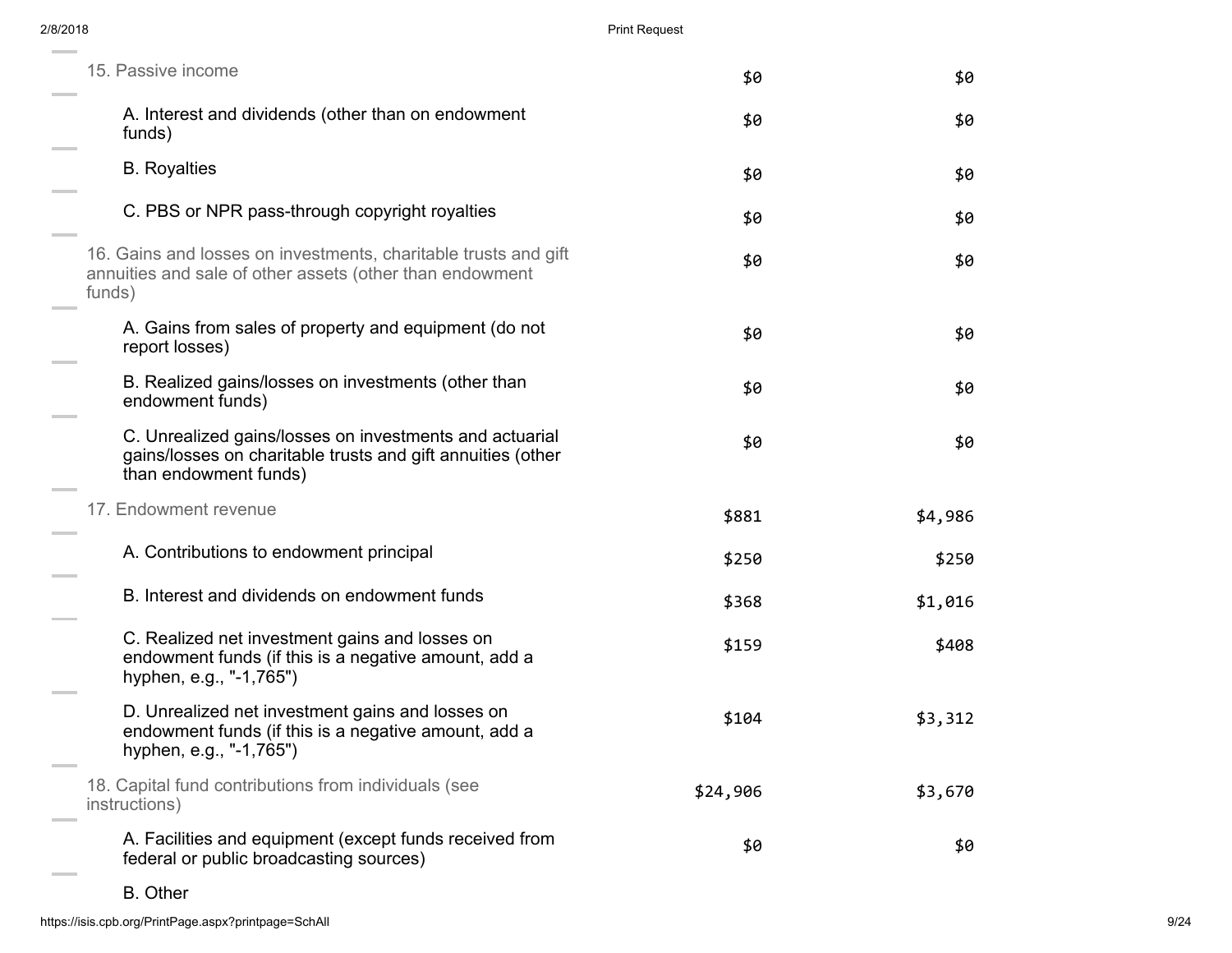| 2/8/2018                                                                                                                               |                            | <b>Print Request</b> |             |  |
|----------------------------------------------------------------------------------------------------------------------------------------|----------------------------|----------------------|-------------|--|
| <b>Description</b><br><b>Capstali plaompaign</b>                                                                                       | <b>Amount</b><br>AntisusTe | \$24,906             | \$3,670     |  |
| 19. Gifts and bequests from major individual donors<br><b>2016 data</b>                                                                | 2017 data                  | \$13,849             | \$15,287    |  |
| 19.1 Total number of<br>major individual donors                                                                                        | $\mathcal{G}$<br>14        |                      |             |  |
| 20. Other Direct Revenue                                                                                                               |                            | \$0                  | \$0         |  |
| Line 21. Proceeds from spectrum auction, interest earned on<br>these funds, channel sharing revenues, and spectrum leases<br>(TV only) |                            | \$                   | \$0         |  |
| A. Proceeds from sale in spectrum auction (TV only)                                                                                    |                            | \$                   | \$0         |  |
| B. Interest earned on proceeds from sale in spectrum<br>auction (TV only)                                                              |                            | \$                   | \$0         |  |
| C. Payments from spectrum auction speculators (TV<br>only)                                                                             |                            | \$                   | \$0         |  |
| D. Channel sharing and spectrum leases revenues (TV<br>only)                                                                           |                            | \$                   | \$0         |  |
| 22. Total Revenue (Sum of lines 1 through 12, 13.A, 14.A, and<br>15 through 21)                                                        |                            | \$986,943            | \$1,033,919 |  |
| Click here to view all NFFS Eligible revenue on Lines 3<br>through 9.                                                                  |                            |                      |             |  |
| Click here to view all NFFS Ineligible revenue on Lines 3<br>through 9.                                                                |                            |                      |             |  |
| <b>Adjustments to Revenue</b>                                                                                                          |                            | <b>2016 data</b>     | 2017 data   |  |
| 23. Federal revenue from line 1.                                                                                                       |                            | \$0                  | \$0         |  |
| 24. Public broadcasting revenue from line 2.                                                                                           |                            | \$175,061            | \$177,551   |  |
| 25. Capital funds exclusion-TV (3.2D, 4.2D, 5.2D, 6.2D,<br>7.2D, 8.2D, 9.2D, 18A)                                                      |                            | \$0                  | \$0         |  |
| https://isis.cpb.org/PrintPage.aspx?printpage=SchAll                                                                                   |                            |                      |             |  |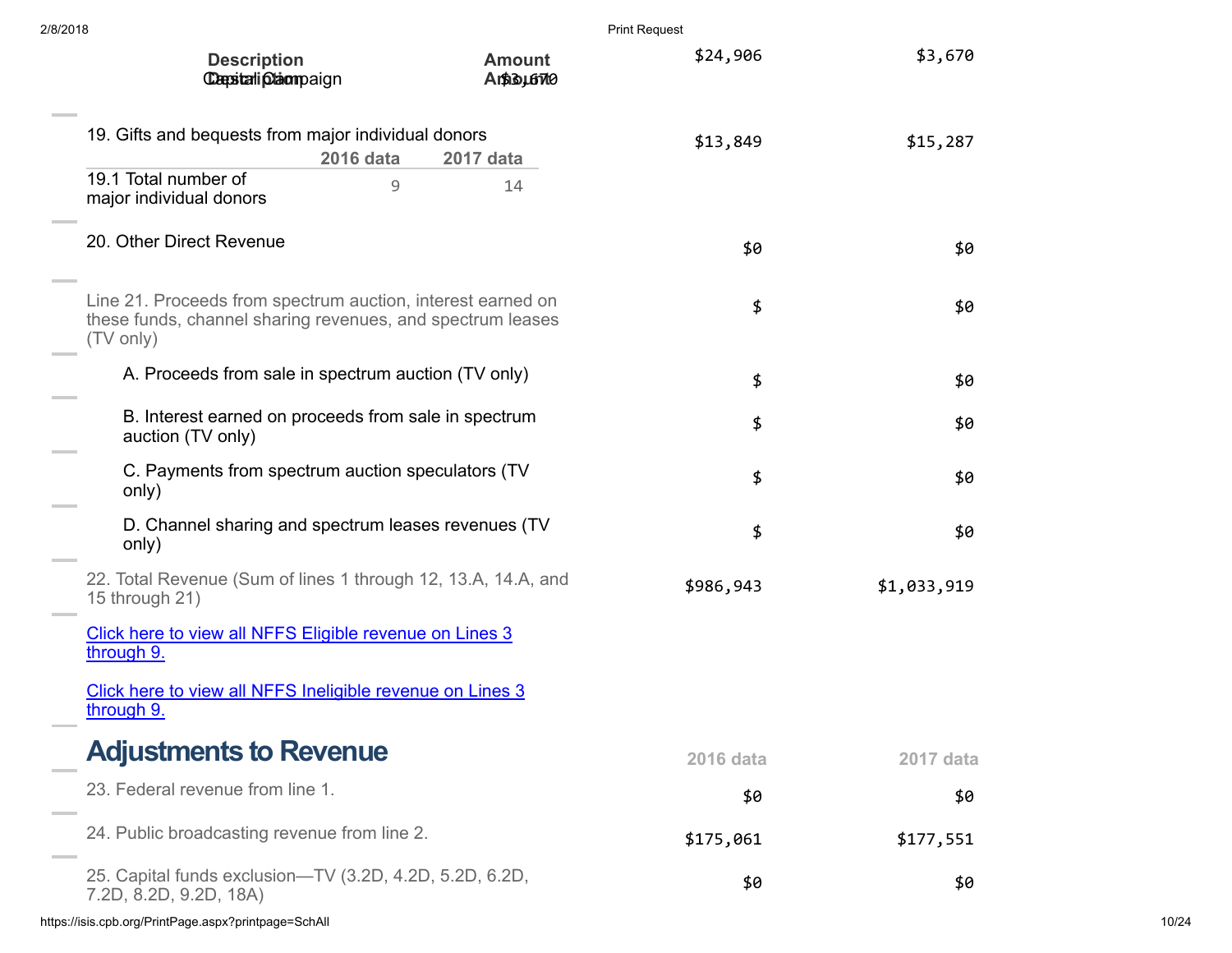|          | <b>Print Request</b> | 2/8/2018                                                                                                                                  |  |
|----------|----------------------|-------------------------------------------------------------------------------------------------------------------------------------------|--|
| \$0      | \$0                  | 26. Revenue on line 20 not meeting the source, form,<br>purpose, or recipient criteria                                                    |  |
| \$20,792 | \$14,609             | 27. Other automatic subtractions from total revenue                                                                                       |  |
| \$0      | \$0                  | A. Auction expenses – limited to the lesser of lines 13a or<br>13 <sub>b</sub>                                                            |  |
| \$0      | \$0                  | B. Special fundraising event expenses – limited to the<br>lesser of lines 14a or 14b                                                      |  |
| \$0      | \$0                  | C. Gains from sales of property and equipment – line 16a                                                                                  |  |
| \$0      | \$0                  | D. Realized gains/losses on investments (other than<br>endowment funds) – line 16b                                                        |  |
| \$0      | \$0                  | E. Unrealized investment and actuarial gains/losses<br>(other than endowment funds) – line 16c                                            |  |
| \$3,720  | \$263                | F. Realized and unrealized net investment gains/losses<br>on endowment funds - line 17c, line 17d                                         |  |
| \$0      | \$0                  | G. Rental income (3.2A, 4.2A, 5.2A, 6.2A, 7.2A, 8.2A,<br>9.2A)                                                                            |  |
| \$0      | \$0                  | H. Fees for services (3.2B, 4.2B, 5.2B, 6.2B, 7.2B, 8.2B,<br>9.2B)                                                                        |  |
| \$0      | \$0                  | I. Licensing Fees (3.2C, 4.2C, 5.2C, 6.2C, 7.2C, 8.2C,<br>9.2C)                                                                           |  |
| \$0      | \$0                  | J. Other revenue ineligible as NFFS (3.2E, 4.2E, 5.2E,<br>$6.2E$ , $7.2E$ , $8.2E$ , $9.2E$ )                                             |  |
| \$17,072 | \$14,346             | K. FMV of high-end premiums (Line 10.1)                                                                                                   |  |
| \$0      | \$0                  | L. All bad debt expenses from NFFS eligible revenues<br>including but not limited to pledges, underwriting, and<br>membership (Line 10.2) |  |
| \$0      | \$0                  | M. Revenue from subsidiaries and other activities<br>ineligible as NFFS (12.B, 12.C, 12.D)                                                |  |
| \$0      | \$                   | N. Proceeds from spectrum auction, interest earned on<br>these funds, channel sharing revenues, and spectrum                              |  |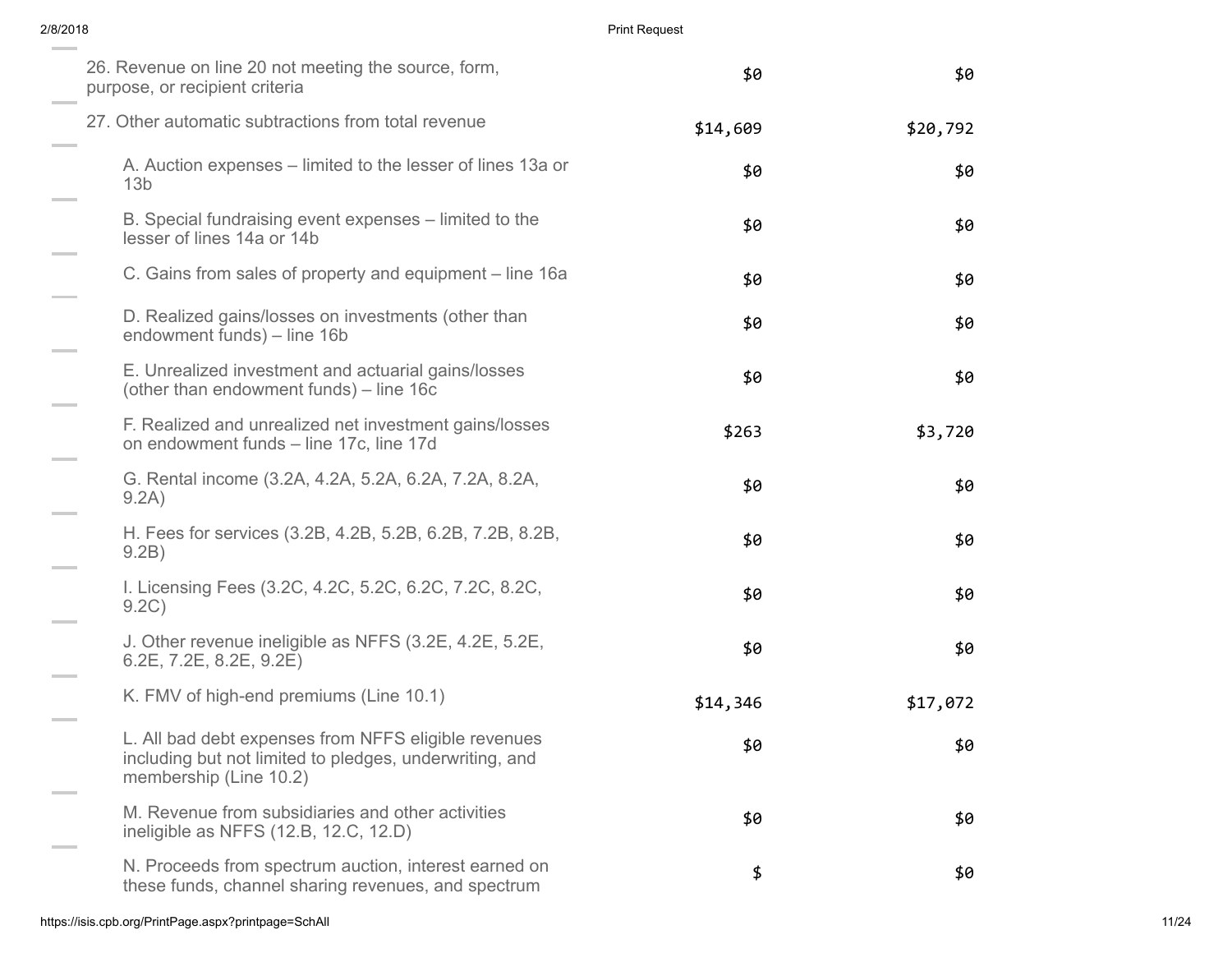| 2/8/2018<br><b>Print Request</b>                                                                                                                             |                                          |                                                         |               |             |
|--------------------------------------------------------------------------------------------------------------------------------------------------------------|------------------------------------------|---------------------------------------------------------|---------------|-------------|
|                                                                                                                                                              | leases from line 21 (TV only)            |                                                         |               |             |
| 28. Total Direct Nonfederal Financial Support (Line 22 less)<br>Lines 23 through 27). (Forwards to line 1 of the Summary of<br>Nonfederal Financial Support) |                                          |                                                         | \$797,273     | \$835,576   |
| <b>Comments</b>                                                                                                                                              |                                          |                                                         |               |             |
| <b>Comment</b>                                                                                                                                               | <b>Name</b>                              | <b>Date</b>                                             | <b>Status</b> |             |
| <b>KHSU-FM (1290)</b><br>Arcata, CA                                                                                                                          | <b>Schedule B WorkSheet</b>              |                                                         |               |             |
|                                                                                                                                                              |                                          |                                                         | 2016          | 2017        |
|                                                                                                                                                              | 1. Determine Station net direct expenses |                                                         |               |             |
| 1a. Total station operating expenses and capital outlays<br>(forwards from line 10 of Schedule E)                                                            |                                          | \$1,399,073                                             | \$1,394,058   |             |
|                                                                                                                                                              | Deductions (lines 1b.1. through 1b.7.):  | 1b.1. Capital outlays (from Schedule E, line 9 total)   | \$0           | \$0         |
|                                                                                                                                                              | 1b.2. Depreciation                       |                                                         | \$39,192      | \$35,937    |
|                                                                                                                                                              | 1b.3. Amortization                       |                                                         | \$0           | \$0         |
|                                                                                                                                                              |                                          | 1b.4. In-kind contributions (services and other assets) | \$54,025      | \$49,622    |
|                                                                                                                                                              | for instructions)                        | 1b.5. Indirect administrative support (see Guidelines   | \$254,355     | \$260,339   |
|                                                                                                                                                              | on line $1b.1$ )                         | 1b.6. Donated property and equipment (if not included   | \$0           | \$0         |
|                                                                                                                                                              | 1b.7. Other                              |                                                         | \$0           | \$0         |
|                                                                                                                                                              | 1b.8. Total deductions                   |                                                         | \$347,572     | \$345,898   |
|                                                                                                                                                              | 1c. Station net direct expenses          |                                                         | \$1,051,501   | \$1,048,160 |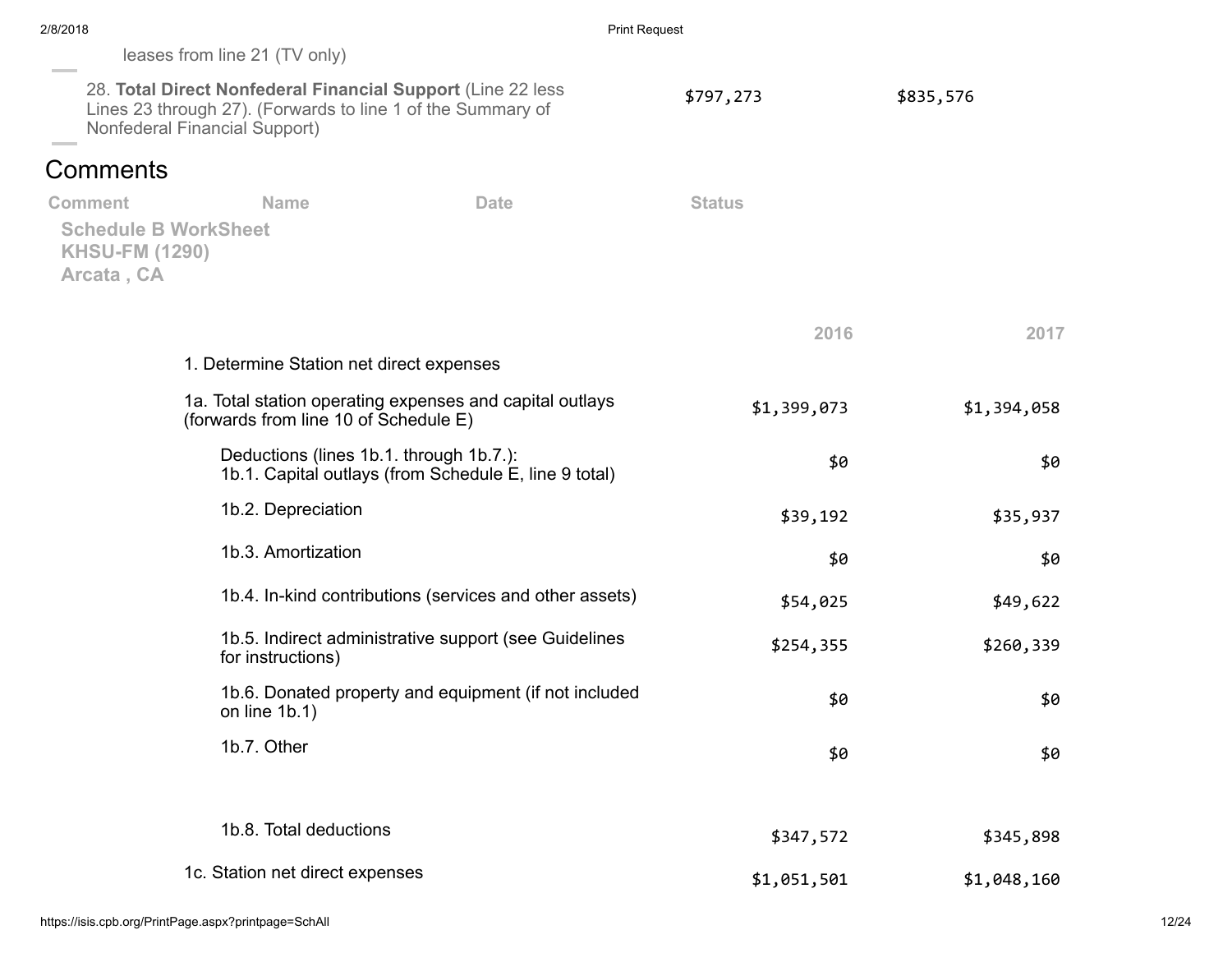|                                                                                               | 2016         | 2017         |
|-----------------------------------------------------------------------------------------------|--------------|--------------|
| 2. Institutional support rate calculation (Note: Choose one<br>method only - either 2a or 2b) |              |              |
| 2a. Net direct expense method                                                                 |              |              |
| 2a.1. Station net direct Expenses (forwards from line<br>1)                                   | \$1,051,501  | \$1,048,160  |
| 2a.2. Licensee net direct activities                                                          | \$55,683,270 | \$59,084,852 |
| 2a.3. Percentage of allocation (2a.1 divided by 2a.2)<br>(forward to line 2c.5 below)         | %1.888361    | %1.773991    |
| 2b. Salaries and wages method                                                                 |              |              |
| 2b.1. Station salaries and wages                                                              | \$0          | \$0          |
| 2b.2. Licensee salaries and wages for direct activities                                       | \$0          | \$0          |
| 2b.3. Percentage of allocation (2b.1 divided by 2b.2)<br>(forward to line 2c.5 below)         | %0           | %0           |
| 2c. Institutional support calculation                                                         |              |              |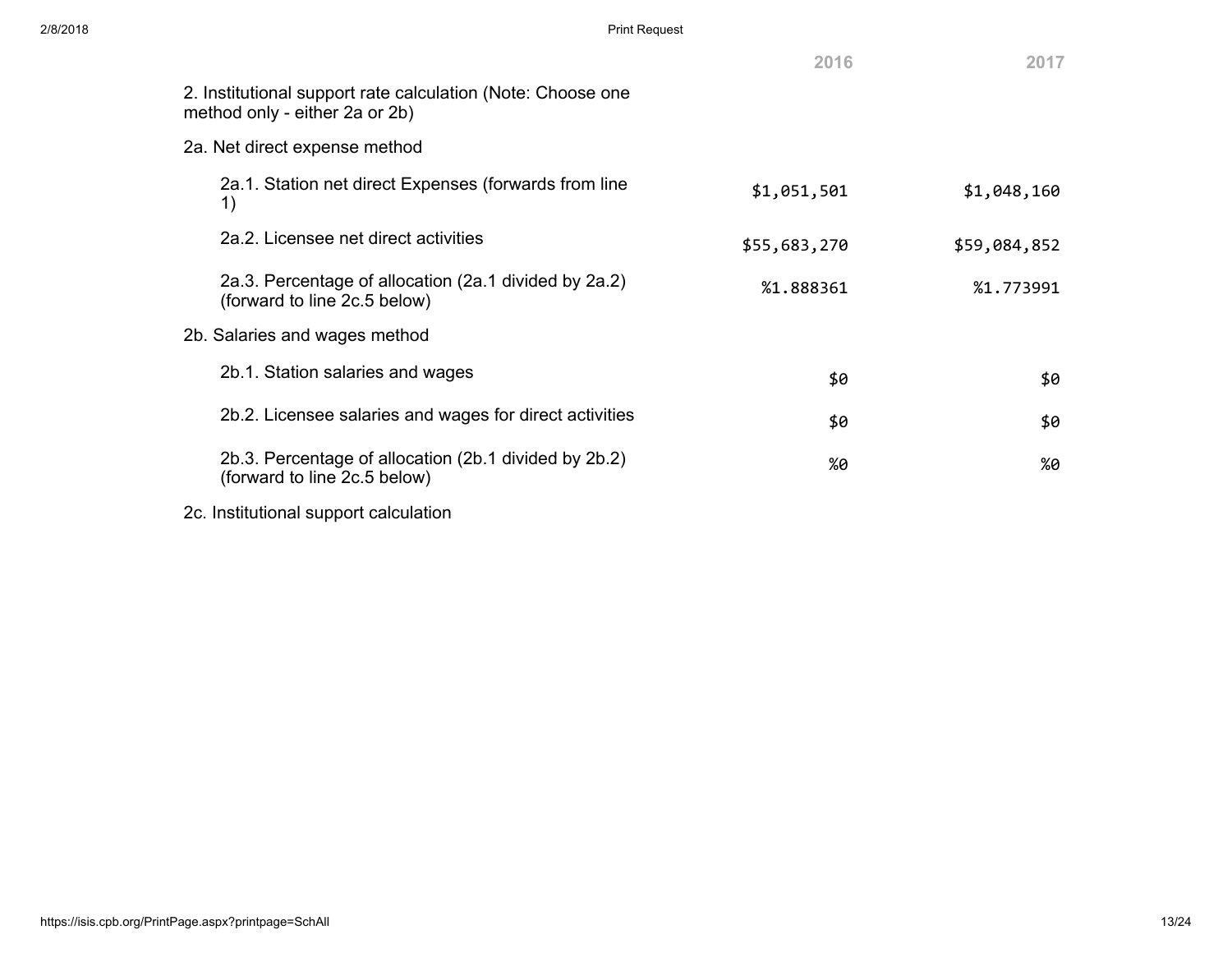2016 2017

| 2c.1. Choose applicable cost groups that benefit the<br>station                               |              |              |
|-----------------------------------------------------------------------------------------------|--------------|--------------|
| $\blacktriangleright$<br><b>Budget and Analysis</b>                                           |              |              |
| $\blacktriangleright$<br><b>Campus Mail Service</b>                                           |              |              |
| $\blacktriangleright$<br><b>Computer Operations</b>                                           |              |              |
| $\blacktriangleright$<br><b>Financial Operations</b>                                          |              |              |
| $\blacktriangledown$<br><b>Human Resources</b>                                                |              |              |
| $\blacktriangledown$<br>Insurance                                                             |              |              |
| <b>Internal Audit</b>                                                                         |              |              |
| Legal                                                                                         |              |              |
| $\blacktriangledown$<br>Payroll                                                               |              |              |
| <b>President's Office</b>                                                                     |              |              |
| Purchasing                                                                                    |              |              |
| Other                                                                                         |              |              |
| Not Applicable                                                                                |              |              |
| 2c.2. Costs per licensee financial statements                                                 | \$17,749,855 | \$19,005,897 |
| 2c.3. LESS: Cost groups that do not benefit the<br>operations of the public broadcast station | \$5,718,513  | \$5,315,875  |
| 2c.4. Costs benefiting station operations                                                     | \$12,031,342 | \$13,690,022 |
| 2c.5. Percentage of allocation (from line 2a.3 or 2b.3)                                       | %1.888361    | %1.773991    |
| 2c.6. Total institutional costs benefiting station<br>operations                              | \$227,195    | \$242,859    |
| 3. Physical plant support rate calculation                                                    |              |              |
| 3a. Net square footage occupied by station                                                    | 3,688        | 3,688        |
| 3b. Licensee's net assignable square footage                                                  | 1,766,510    | 1,766,510    |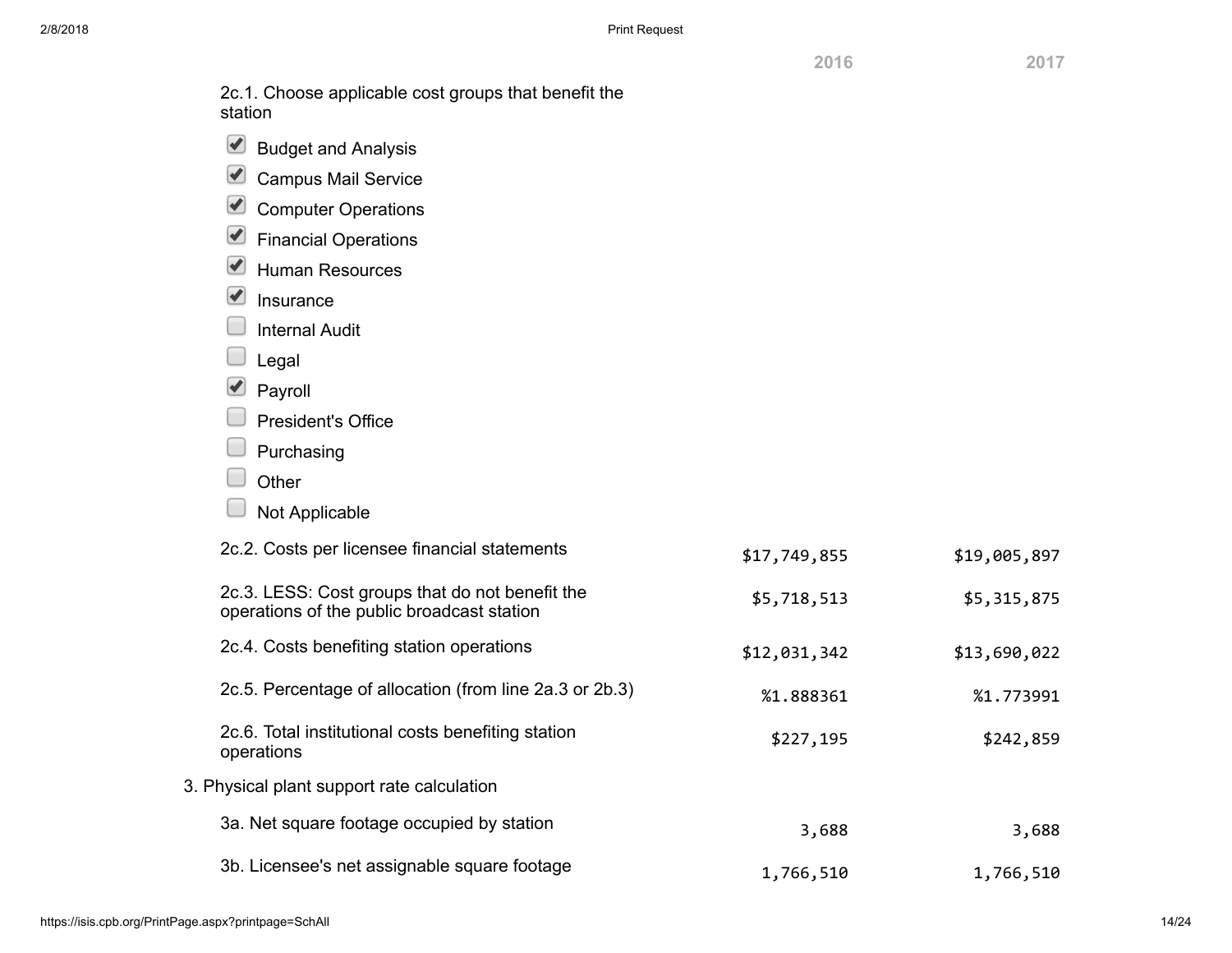| 2/8/2018 | <b>Print Request</b>                                                                          |              |              |  |  |
|----------|-----------------------------------------------------------------------------------------------|--------------|--------------|--|--|
|          |                                                                                               | 2016         | 2017         |  |  |
|          | 3c. Percentage of allocation (3a divided by 3b)<br>(forward to line 3d.5 below)               | %0.208773    | %0.208773    |  |  |
|          | 3d.1. Choose applicable cost groups that benefit the<br>station                               |              |              |  |  |
|          | $\blacktriangleright$<br><b>Building Maintenance</b>                                          |              |              |  |  |
|          | $\blacktriangleright$<br><b>Custodial Services</b>                                            |              |              |  |  |
|          | <b>Director of Operations</b>                                                                 |              |              |  |  |
|          | <b>Elevator Maintenance</b>                                                                   |              |              |  |  |
|          | $\blacktriangleright$<br>Grounds and Landscaping                                              |              |              |  |  |
|          | <b>Motor Pool</b>                                                                             |              |              |  |  |
|          | Refuse Disposal                                                                               |              |              |  |  |
|          | $\blacktriangleright$<br>Roof Maintenance                                                     |              |              |  |  |
|          | $\blacktriangleright$<br><b>Utilities</b>                                                     |              |              |  |  |
|          | <b>Security Services</b>                                                                      |              |              |  |  |
|          | <b>Facilities Planning</b>                                                                    |              |              |  |  |
|          | Other                                                                                         |              |              |  |  |
|          | Not Applicable                                                                                |              |              |  |  |
|          | 3d.2. Costs per licensee financial statements                                                 | \$16,409,818 | \$17,220,847 |  |  |
|          | 3d.3. LESS: Cost groups that do not benefit the<br>operations of the public broadcast station | \$3,400,281  | \$8,847,927  |  |  |
|          | 3d.4. Costs benefiting station operations                                                     | \$13,009,537 | \$8,372,920  |  |  |
|          | 3d.5. Percentage of allocation (from line 3c.)                                                | %0.208773    | %0.208773    |  |  |
|          | 3d.6. Total physical plant support costs benefiting<br>station operations                     | \$27,160     | \$17,480     |  |  |
|          | 4. Total costs benefiting station operations (forwards<br>to line1 on tab3)                   | \$254,355    | \$260,339    |  |  |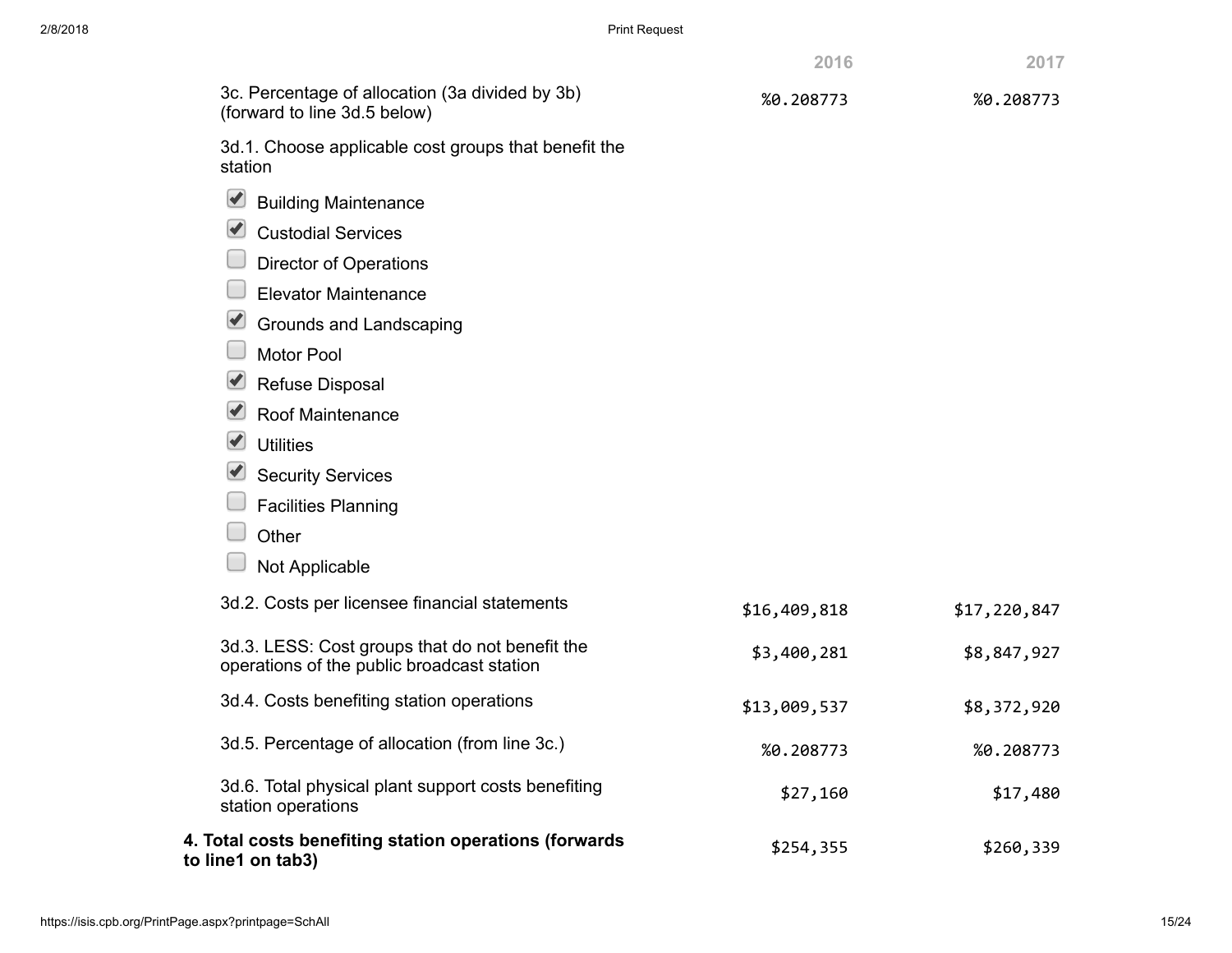## **Comments**

| Comments                                                                       |                                                                                     |                                                               |                       |           |
|--------------------------------------------------------------------------------|-------------------------------------------------------------------------------------|---------------------------------------------------------------|-----------------------|-----------|
| <b>Comment</b><br><b>Occupancy List</b><br><b>KHSU-FM (1290)</b><br>Arcata, CA | <b>Name</b>                                                                         | <b>Date</b>                                                   | <b>Status</b>         |           |
| <b>Schedule B Totals</b><br><b>KHSU-FM (1290)</b><br>Arcata, CA                |                                                                                     | <b>Type of Occupancy Location</b>                             |                       | Value     |
|                                                                                |                                                                                     |                                                               | <b>2016 data</b>      | 2017 data |
|                                                                                | 1. Total support activity benefiting station                                        |                                                               | \$254,355             | \$260,339 |
| 2. Occupancy value                                                             |                                                                                     |                                                               | <b>2016 data</b><br>ø | 2017 data |
|                                                                                | 3. Deductions: Fees paid to the licensee for overhead<br>recovery, assessment, etc. |                                                               | \$0                   | \$0       |
|                                                                                | of revenue reported in financial statements.                                        | 4. Deductions: Support shown on lines 1 and 2 in excess       | \$0                   | \$0       |
|                                                                                | of the Summary of Nonfederal Financial Support)                                     | 5. Total Indirect Administrative Support (Forwards to Line 2  | \$254,355             | \$260,339 |
|                                                                                |                                                                                     | 6. Please enter an institutional type code for your licensee. | SU                    | SU        |
| Comments                                                                       |                                                                                     |                                                               |                       |           |
| <b>Comment</b><br><b>Schedule C</b><br><b>KHSU-FM (1290)</b><br>Arcata, CA     | <b>Name</b>                                                                         | <b>Date</b>                                                   | <b>Status</b>         |           |
|                                                                                |                                                                                     | <b>2016 data</b>                                              | Donor<br>Code         | 2017 data |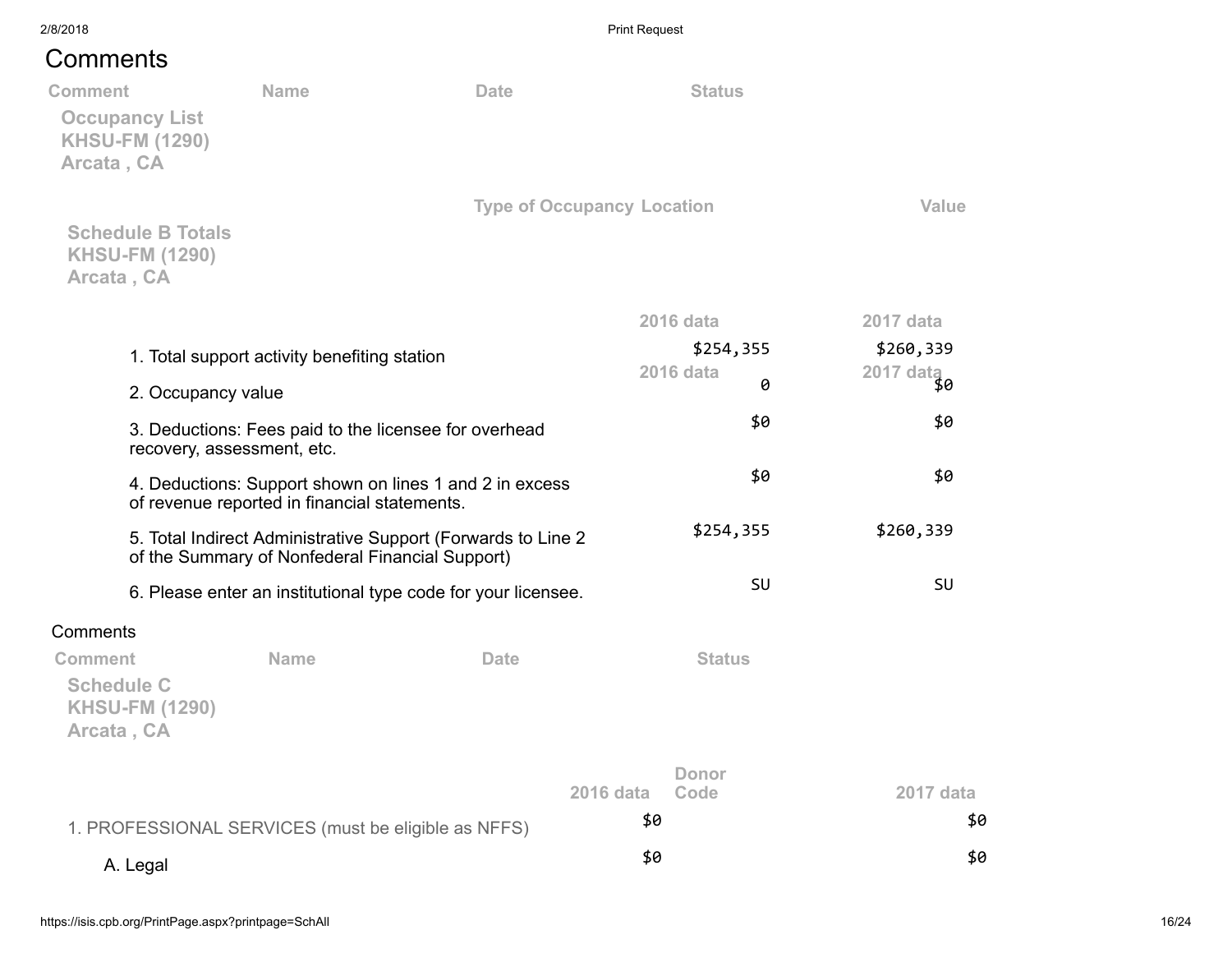| 2/8/2018                                                                                                                                                                          | <b>Print Request</b> |                      |           |
|-----------------------------------------------------------------------------------------------------------------------------------------------------------------------------------|----------------------|----------------------|-----------|
|                                                                                                                                                                                   | <b>2016 data</b>     | <b>Donor</b><br>Code | 2017 data |
| B. Accounting and/or auditing                                                                                                                                                     | \$0                  |                      | \$0       |
| C. Engineering                                                                                                                                                                    | \$0                  |                      | \$0       |
| D. Other professionals (see specific line item instructions<br>in Guidelines before completing)                                                                                   | \$0                  |                      | \$0       |
| 2. GENERAL OPERATIONAL SERVICES (must be eligible as<br>NFFS)                                                                                                                     | \$7,427              |                      | \$4,160   |
| A. Annual rental value of space (studios, offices, or tower<br>facilities)                                                                                                        | \$0                  |                      | \$0       |
| B. Annual value of land used for locating a station-owned<br>transmission tower                                                                                                   | \$0                  |                      | \$0       |
| C. Station operating expenses                                                                                                                                                     | <b>BS</b><br>\$7,427 | <b>BS</b>            | \$4,160   |
| D. Other (see specific line item instructions in Guidelines<br>before completing)                                                                                                 | \$0                  |                      | \$0       |
| 3. OTHER SERVICES (must be eligible as NFFS)                                                                                                                                      | \$32,593             |                      | \$40,054  |
| A. ITV or educational radio                                                                                                                                                       | \$0                  |                      | \$0       |
| B. State public broadcasting agencies (APBC, FL-DOE,<br>eTech Ohio)                                                                                                               | \$0                  |                      | \$0       |
| C. Local advertising                                                                                                                                                              | BS \$32,593          | <b>BS</b>            | \$40,054  |
| D. National advertising                                                                                                                                                           | \$0                  |                      | \$0       |
| 4. Total in-kind contributions - services and other assets<br>eligible as NFFS (sum of lines 1 through 3), forwards to Line<br>3a. of the Summary of Nonfederal Financial Support | \$40,020             |                      | \$44,214  |
| 5. IN-KIND CONTRIBUTIONS INELIGIBLE AS NFFS                                                                                                                                       | \$14,005             |                      | \$5,408   |
| A. Compact discs, records, tapes and cassettes                                                                                                                                    | \$0                  |                      | \$0       |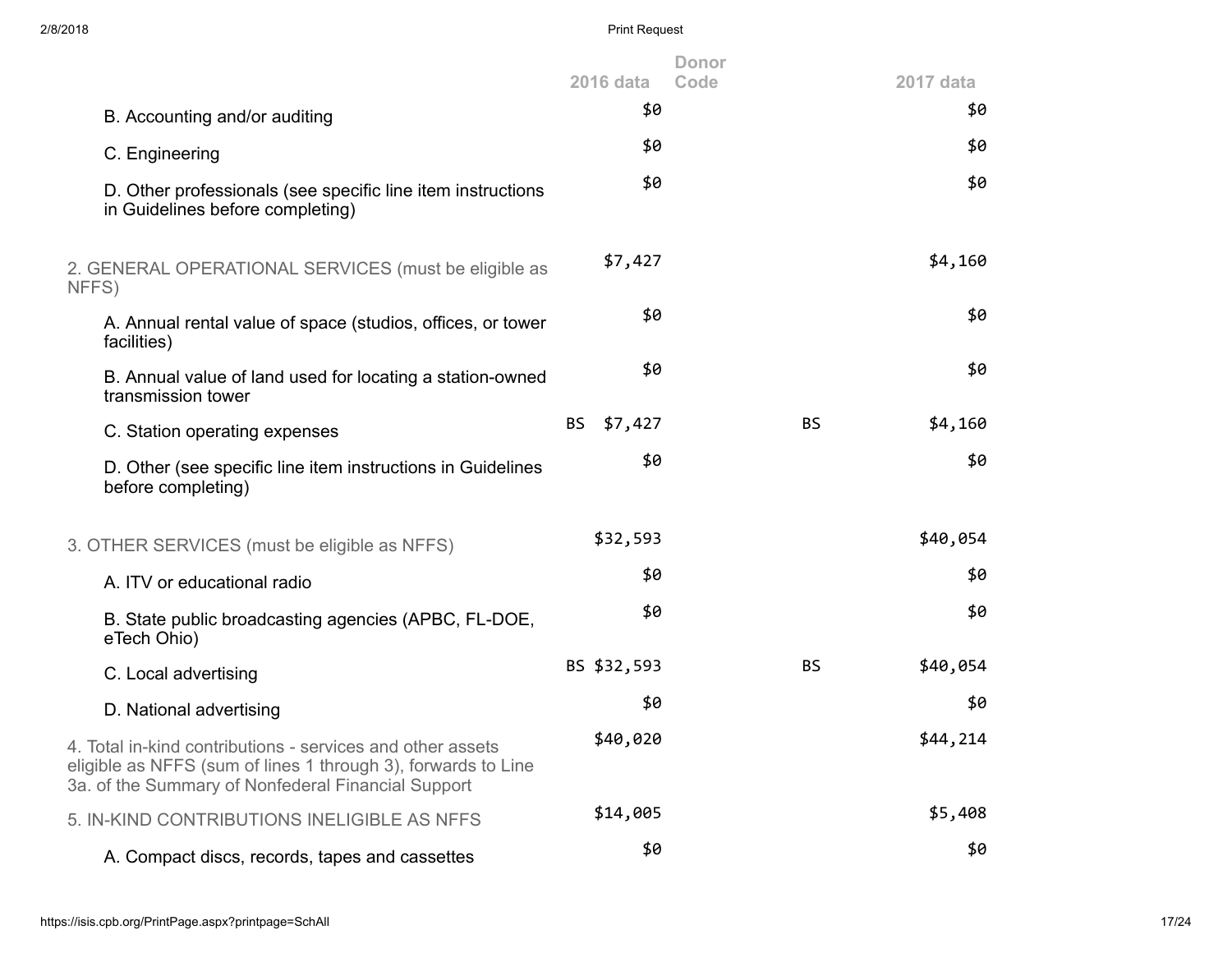| 2/8/2018                                                                                                                  |                                                        |                                                                    | <b>Print Request</b> |                      |                      |           |          |
|---------------------------------------------------------------------------------------------------------------------------|--------------------------------------------------------|--------------------------------------------------------------------|----------------------|----------------------|----------------------|-----------|----------|
|                                                                                                                           |                                                        |                                                                    | <b>2016 data</b>     | <b>Donor</b><br>Code |                      | 2017 data |          |
| <b>B.</b> Exchange transactions                                                                                           |                                                        |                                                                    | \$0                  |                      |                      |           | \$0      |
|                                                                                                                           | C. Federal or public broadcasting sources              |                                                                    | \$0                  |                      |                      |           | \$0      |
| D. Fundraising related activities                                                                                         |                                                        |                                                                    | BS \$14,005          |                      | <b>BS</b>            |           | \$5,408  |
| approved activities                                                                                                       |                                                        | E. ITV or educational radio outside the allowable scope of         | \$0                  |                      |                      |           | \$0      |
| F. Local productions                                                                                                      |                                                        |                                                                    | \$0                  |                      |                      |           | \$0      |
| G. Program supplements                                                                                                    |                                                        |                                                                    | \$0                  |                      |                      |           | \$0      |
|                                                                                                                           | H. Programs that are nationally distributed            |                                                                    | \$0                  |                      |                      |           | \$0      |
| I. Promotional items                                                                                                      |                                                        |                                                                    | \$0                  |                      |                      |           | \$0      |
|                                                                                                                           |                                                        | J. Regional organization allocations of program services           | \$0                  |                      |                      |           | \$0      |
| on line $3(b)$                                                                                                            |                                                        | K. State PB agency allocations other than those allowed            | \$0                  |                      |                      |           | \$0      |
| donated                                                                                                                   | L. Services that would not need to be purchased if not |                                                                    | \$0                  |                      |                      |           | \$0      |
| M. Other                                                                                                                  |                                                        |                                                                    | \$0                  |                      |                      |           | \$0      |
| plus line 5), forwards to Schedule F, line 1c. Must agree with<br>in-kind contributions recognized as revenue in the AFS. |                                                        | 6. Total in-kind contributions - services and other assets (line 4 | \$54,025             |                      |                      |           | \$49,622 |
| Comments                                                                                                                  |                                                        |                                                                    |                      |                      |                      |           |          |
| <b>Comment</b><br><b>Schedule D</b><br><b>KHSU-FM (1290)</b><br>Arcata, CA                                                | <b>Name</b>                                            | <b>Date</b>                                                        |                      | <b>Status</b>        |                      |           |          |
|                                                                                                                           |                                                        |                                                                    | 2016 data            |                      | <b>Donor</b><br>Code | 2017 data |          |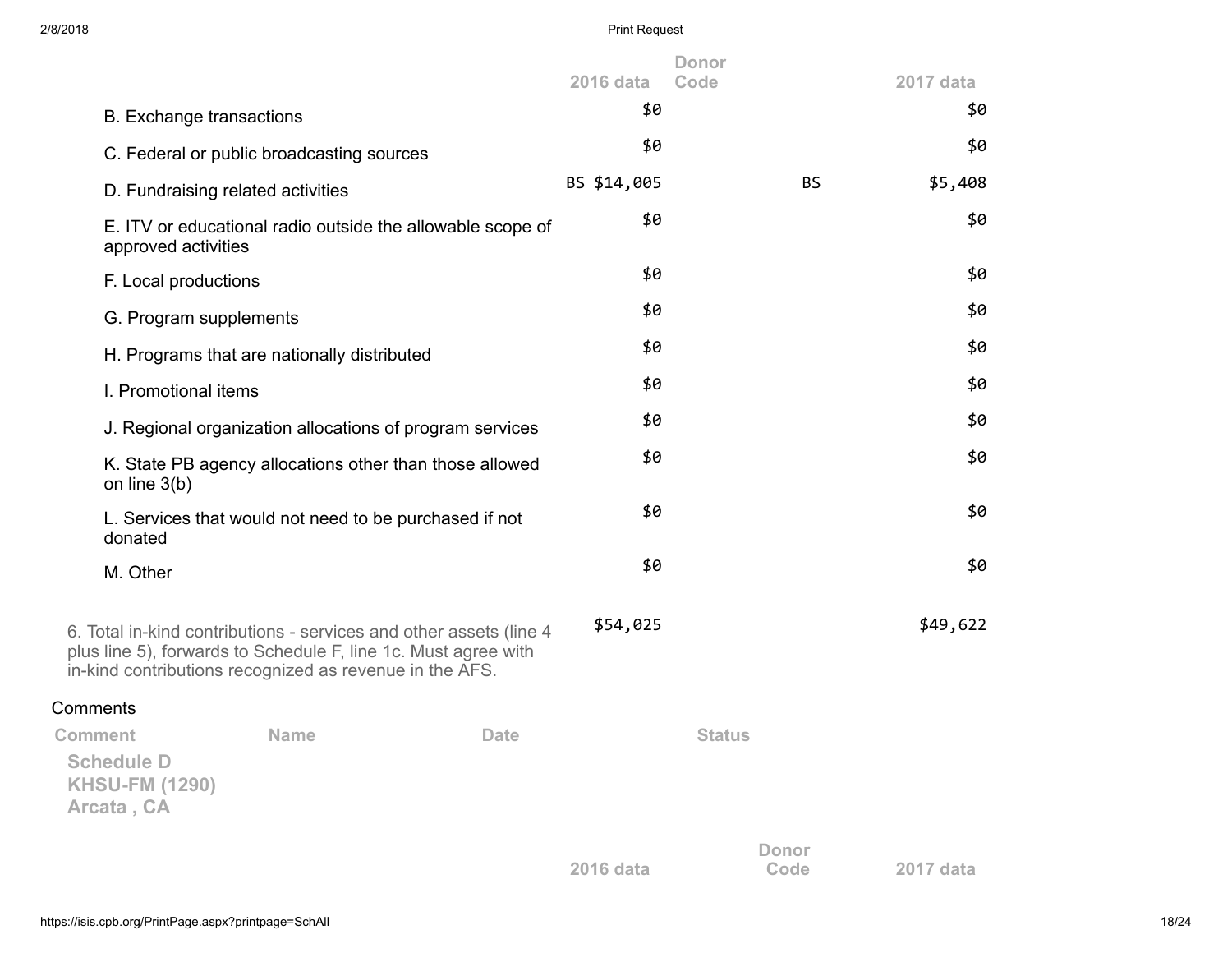| 2/8/2018                                                 |                                                                                                                                                                                              | <b>Print Request</b> |                      |           |
|----------------------------------------------------------|----------------------------------------------------------------------------------------------------------------------------------------------------------------------------------------------|----------------------|----------------------|-----------|
|                                                          |                                                                                                                                                                                              | <b>2016 data</b>     | <b>Donor</b><br>Code | 2017 data |
|                                                          | 1. Land (must be eligible as NFFS)                                                                                                                                                           | \$0                  |                      | \$0       |
|                                                          | 2. Building (must be eligible as NFFS)                                                                                                                                                       | \$0                  |                      | \$0       |
|                                                          | 3. Equipment (must be eligible as NFFS)                                                                                                                                                      | \$0                  |                      | \$0       |
|                                                          | 4. Vehicle(s) (must be eligible as NFFS)                                                                                                                                                     | \$0                  |                      | \$0       |
|                                                          | 5. Other (specify) (must be eligible as NFFS)                                                                                                                                                | \$0                  |                      | \$0       |
|                                                          | 6. Total in-kind contributions - property and equipment eligible<br>as NFFS (sum of lines 1 through 5), forwards to Line 3b. of the<br>Summary of Nonfederal Financial Support               | \$0                  |                      | \$0       |
|                                                          | 7. IN-KIND CONTRIBUTIONS INELIGIBLE AS NFFS                                                                                                                                                  | \$0                  |                      | \$0       |
|                                                          | a) Exchange transactions                                                                                                                                                                     | \$0                  |                      | \$0       |
|                                                          | b) Federal or public broadcasting sources                                                                                                                                                    | \$0                  |                      | \$0       |
|                                                          | c) TV only—property and equipment that includes new<br>facilities (land and structures), expansion of existing<br>facilities and acquisition of new equipment                                | \$0                  |                      | \$0       |
| d) Other (specify)                                       |                                                                                                                                                                                              | \$0                  |                      | \$0       |
|                                                          | 8. Total in-kind contributions - property and equipment (line 6<br>plus line 7), forwards to Schedule F, line 1d. Must agree with<br>in-kind contributions recognized as revenue in the AFS. | \$0                  |                      | \$0       |
| Comments                                                 |                                                                                                                                                                                              |                      |                      |           |
| <b>Comment</b>                                           | <b>Name</b><br><b>Date</b>                                                                                                                                                                   |                      | <b>Status</b>        |           |
| <b>Schedule E</b><br><b>KHSU-FM (1290)</b><br>Arcata, CA |                                                                                                                                                                                              |                      |                      |           |
| <b>EXPENSES</b>                                          |                                                                                                                                                                                              |                      |                      |           |

(Operating and non-operating)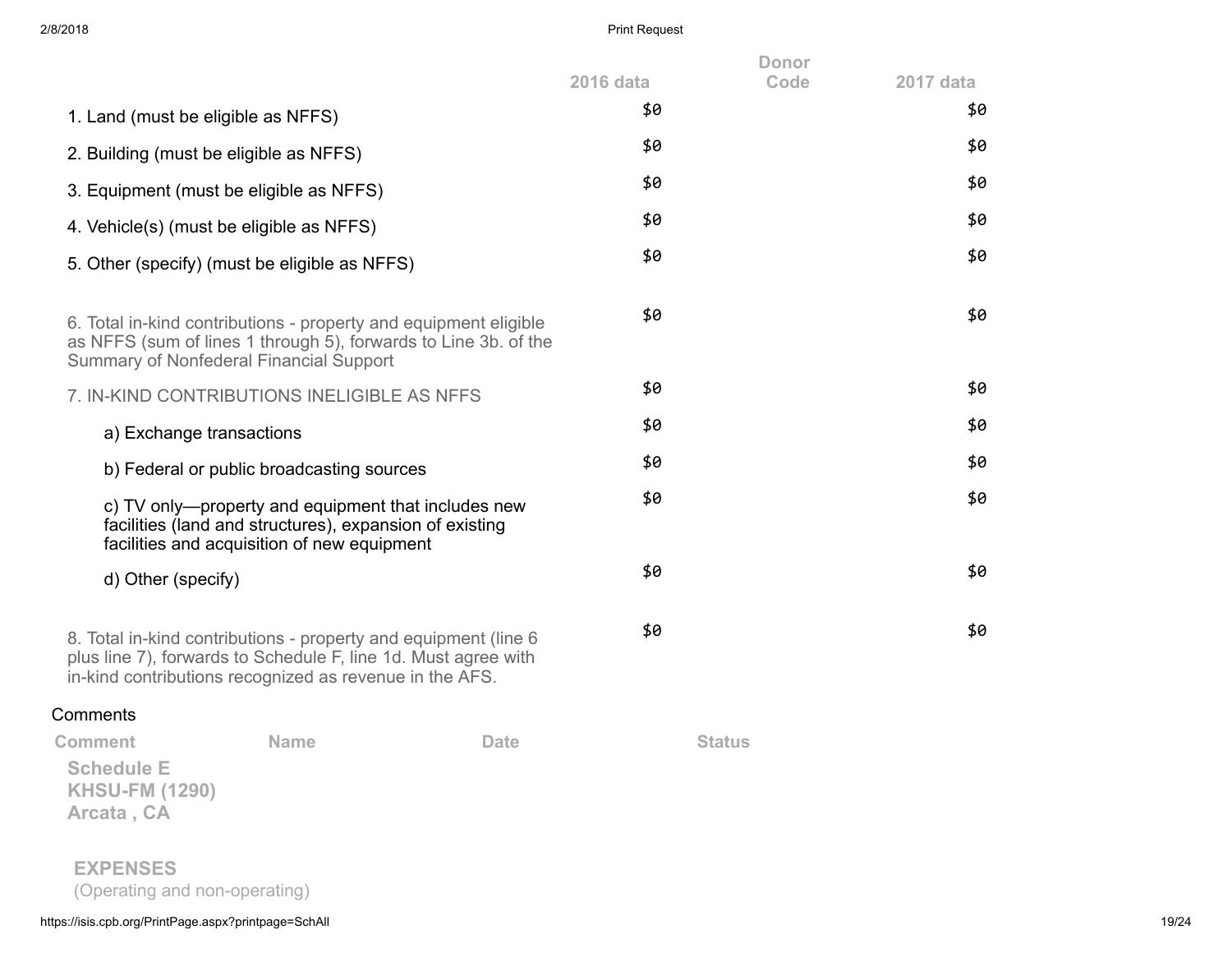| <b>PROGRAM SERVICES</b>              | <b>2016 data</b> | 2017 data |
|--------------------------------------|------------------|-----------|
| 1. Programming and production        | \$436,668        | \$439,047 |
| A. Restricted Radio CSG              | \$39,071         | \$40,100  |
| <b>B. Unrestricted Radio CSG</b>     | \$167, 177       | \$162,646 |
| C. Other CPB Funds                   | \$0              | \$0       |
| D. All non-CPB Funds                 | \$230,420        | \$236,301 |
| 2. Broadcasting and engineering      | \$199,720        | \$205,259 |
| A. Restricted Radio CSG              | \$0              | \$0       |
| <b>B. Unrestricted Radio CSG</b>     | \$0              | \$0       |
| C. Other CPB Funds                   | \$0              | \$0       |
| D. All non-CPB Funds                 | \$199,720        | \$205,259 |
| 3. Program information and promotion | \$0              | \$0       |
| A. Restricted Radio CSG              | \$0              | \$0       |
| <b>B. Unrestricted Radio CSG</b>     | \$0              | \$0       |
| C. Other CPB Funds                   | \$0              | \$0       |
| D. All non-CPB Funds                 | \$0              | \$0       |
| <b>SUPPORT SERVICES</b>              | 2016 data        | 2017 data |
| 4. Management and general            | \$517,537        | \$512,523 |
| A. Restricted Radio CSG              | \$0              | \$0       |
| <b>B. Unrestricted Radio CSG</b>     | \$0              | \$0       |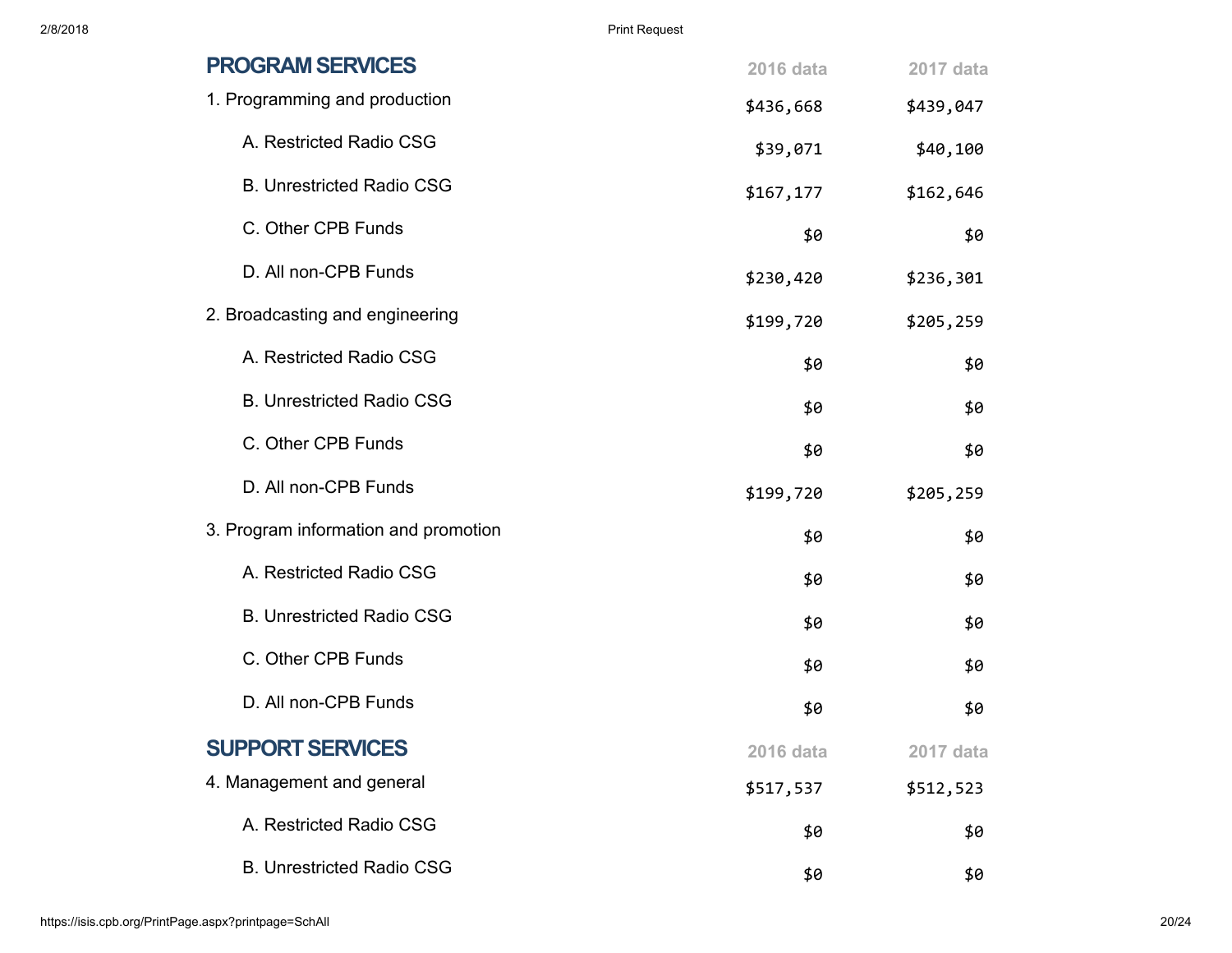| <b>PROGRAM SERVICES</b>                                                                              | <b>2016 data</b> | 2017 data   |
|------------------------------------------------------------------------------------------------------|------------------|-------------|
| C. Other CPB Funds                                                                                   | \$0              | \$0         |
| D. All non-CPB Funds                                                                                 | \$517,537        | \$512,523   |
| 5. Fund raising and membership development                                                           | \$245,148        | \$237,229   |
| A. Restricted Radio CSG                                                                              | \$0              | \$0         |
| <b>B. Unrestricted Radio CSG</b>                                                                     | \$0              | \$0         |
| C. Other CPB Funds                                                                                   | \$0              | \$0         |
| D. All non-CPB Funds                                                                                 | \$245,148        | \$237,229   |
| 6. Underwriting and grant solicitation                                                               | \$0              | \$0         |
| A. Restricted Radio CSG                                                                              | \$0              | \$0         |
| <b>B. Unrestricted Radio CSG</b>                                                                     | \$0              | \$0         |
| C. Other CPB Funds                                                                                   | \$0              | \$0         |
| D. All non-CPB Funds                                                                                 | \$0              | \$0         |
| 7. Depreciation and amortization (if not allocated to<br>functional categories in lines 1 through 6) | \$0              | \$0         |
| A. Restricted Radio CSG                                                                              | \$0              | \$0         |
| <b>B. Unrestricted Radio CSG</b>                                                                     | \$0              | \$0         |
| C. Other CPB Funds                                                                                   | \$0              | \$0         |
| D. All non-CPB Funds                                                                                 | \$0              | \$0         |
| 8. Total Expenses (sum of lines 1 to 7) must agree with<br>audited financial statements              | \$1,399,073      | \$1,394,058 |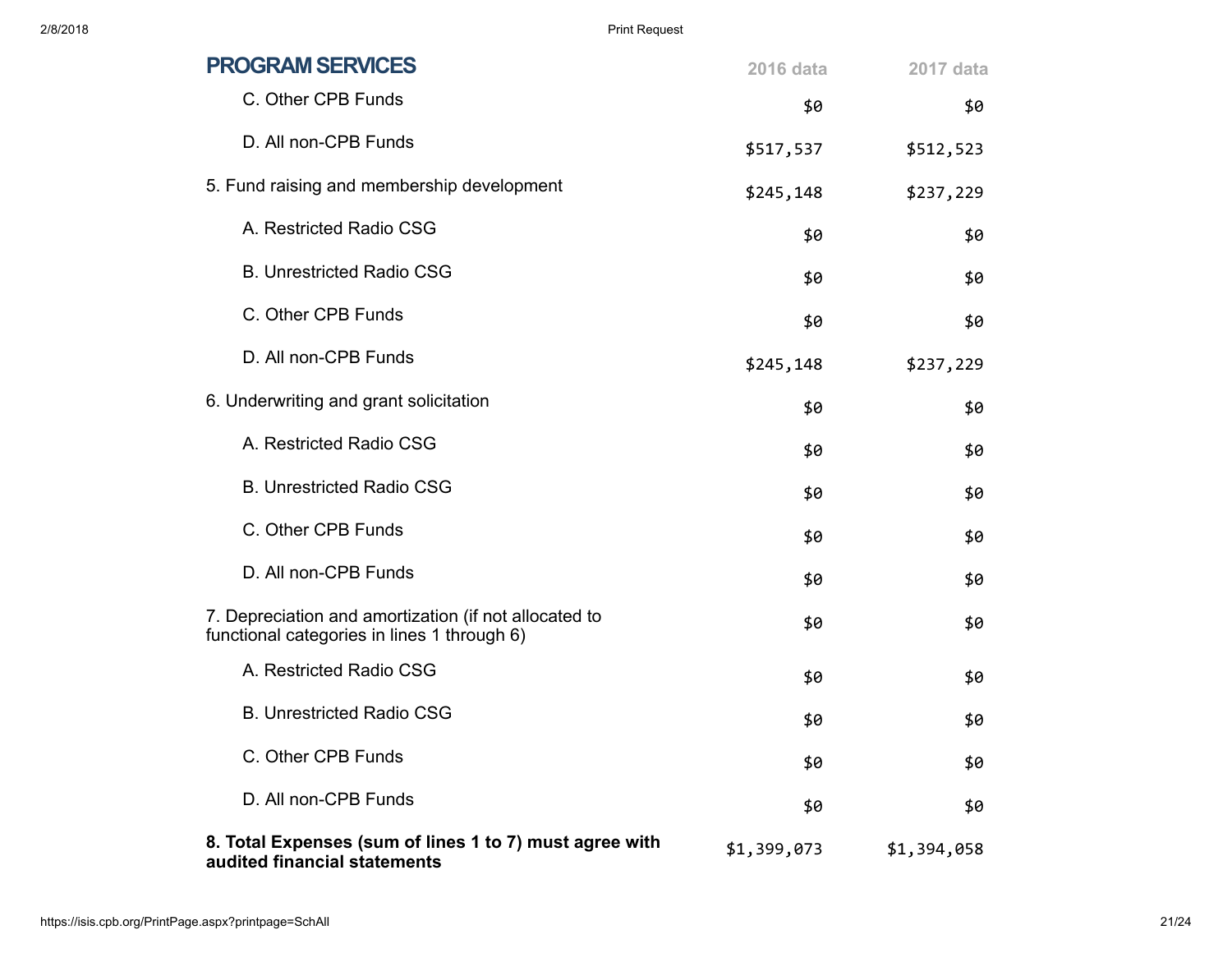| <b>PROGRAM SERVICES</b>                                                                                  | 2016 data        | 2017 data   |
|----------------------------------------------------------------------------------------------------------|------------------|-------------|
| A. Total Restricted Radio CSG (sum of Lines 1.A, 2.A,<br>3.A, 4.A, 5.A, 6.A, 7.A)                        | \$39,071         | \$40,100    |
| B. Total Unrestricted Radio CSG (sum of Lines 1.B,<br>2.B, 3.B, 4.B, 5.B, 6.B, 7.B)                      | \$167, 177       | \$162,646   |
| C. Total Other CPB Funds (sum of Lines 1.C, 2.C, 3.C,<br>4.C, 5.C, 6.C, 7.C)                             | \$0              | \$0         |
| D. Total All non-CPB Funds (sum of Lines 1.D, 2.D,<br>3.D, 4.D, 5.D, 6.D, 7.D                            | \$1,192,825      | \$1,191,312 |
| <b>INVESTMENT IN CAPITAL ASSETS</b><br>Cost of capital assets purchased or donated                       |                  |             |
|                                                                                                          | 2016 data        | 2017 data   |
| 9. Total capital assets purchased or donated                                                             | \$0              | \$0         |
| 9a. Land and buildings                                                                                   | \$0              | \$0         |
| 9b. Equipment                                                                                            | \$0              | \$0         |
| 9c. All other                                                                                            | 2016 dgba        | 2017 dgb    |
| 10. Total expenses and investment in capital assets<br>(Sum of lines 8 and 9)                            | \$1,399,073      | \$1,394,058 |
| <b>Additional Information</b><br>(Lines 11 + 12 must equal line 8 and Lines $13 + 14$ must equal line 9) |                  |             |
|                                                                                                          | <b>2016 data</b> | 2017 data   |
| 11. Total expenses (direct only)                                                                         | \$1,090,693      | \$1,084,097 |
| 12. Total expenses (indirect and in-kind)                                                                | \$308,380        | \$309,961   |
| 13. Investment in capital assets (direct only)                                                           | \$0              | \$0         |
| 14. Investment in capital assets (indirect and in-<br>kind)                                              | \$0              | \$0         |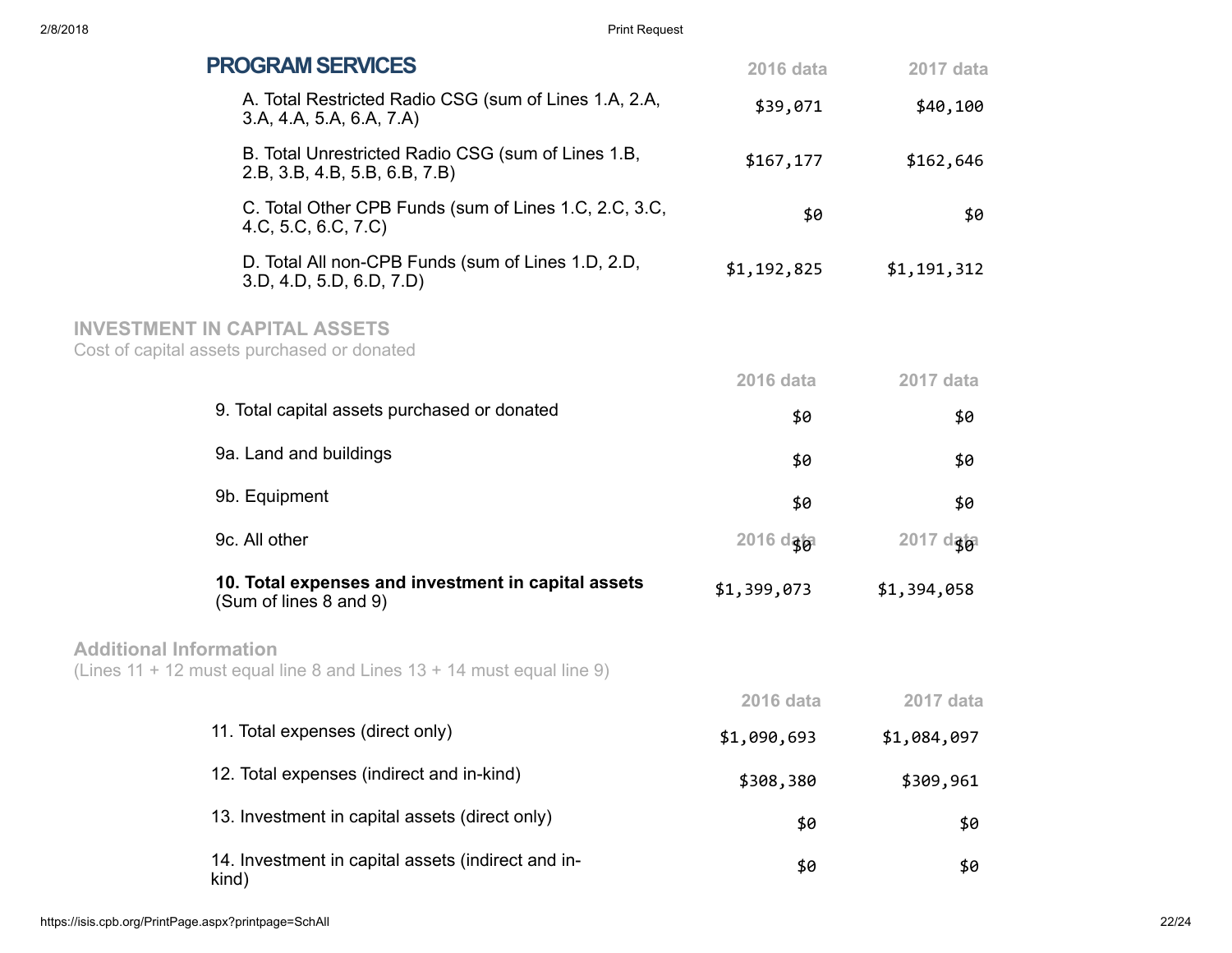| 2/8/2018                                                                   |             |             | <b>Print Request</b> |             |
|----------------------------------------------------------------------------|-------------|-------------|----------------------|-------------|
| Comments                                                                   |             |             |                      |             |
| <b>Comment</b><br><b>Schedule F</b><br><b>KHSU-FM (1290)</b><br>Arcata, CA | <b>Name</b> | <b>Date</b> | <b>Status</b>        |             |
| 1. Data from AFR                                                           |             |             |                      | 2017 data   |
| a. Schedule A, Line 22                                                     |             |             |                      | \$1,033,919 |
| b. Schedule B, Line 5                                                      |             |             |                      | \$260,339   |
| c. Schedule C, Line 6                                                      |             |             |                      | \$49,622    |
| d. Schedule D, Line 8                                                      |             |             |                      | \$0         |
| e. Total from AFR                                                          |             |             |                      | \$1,343,880 |

## Choose Reporting Model

You must choose one of the three reporting models in order to complete Schedule F. After making your selection, click the "Choose" button below, which will display your reporting model. When changing to a different reporting model all data entered in the current reporting model will be lost.

| GASB Model B public broadcasting entity-wide statements with<br>mixed governmental and business-type activities |
|-----------------------------------------------------------------------------------------------------------------|
| 2017 data                                                                                                       |
|                                                                                                                 |
| \$303,050                                                                                                       |
| \$1,040,830                                                                                                     |
| \$0                                                                                                             |
| \$0                                                                                                             |
|                                                                                                                 |